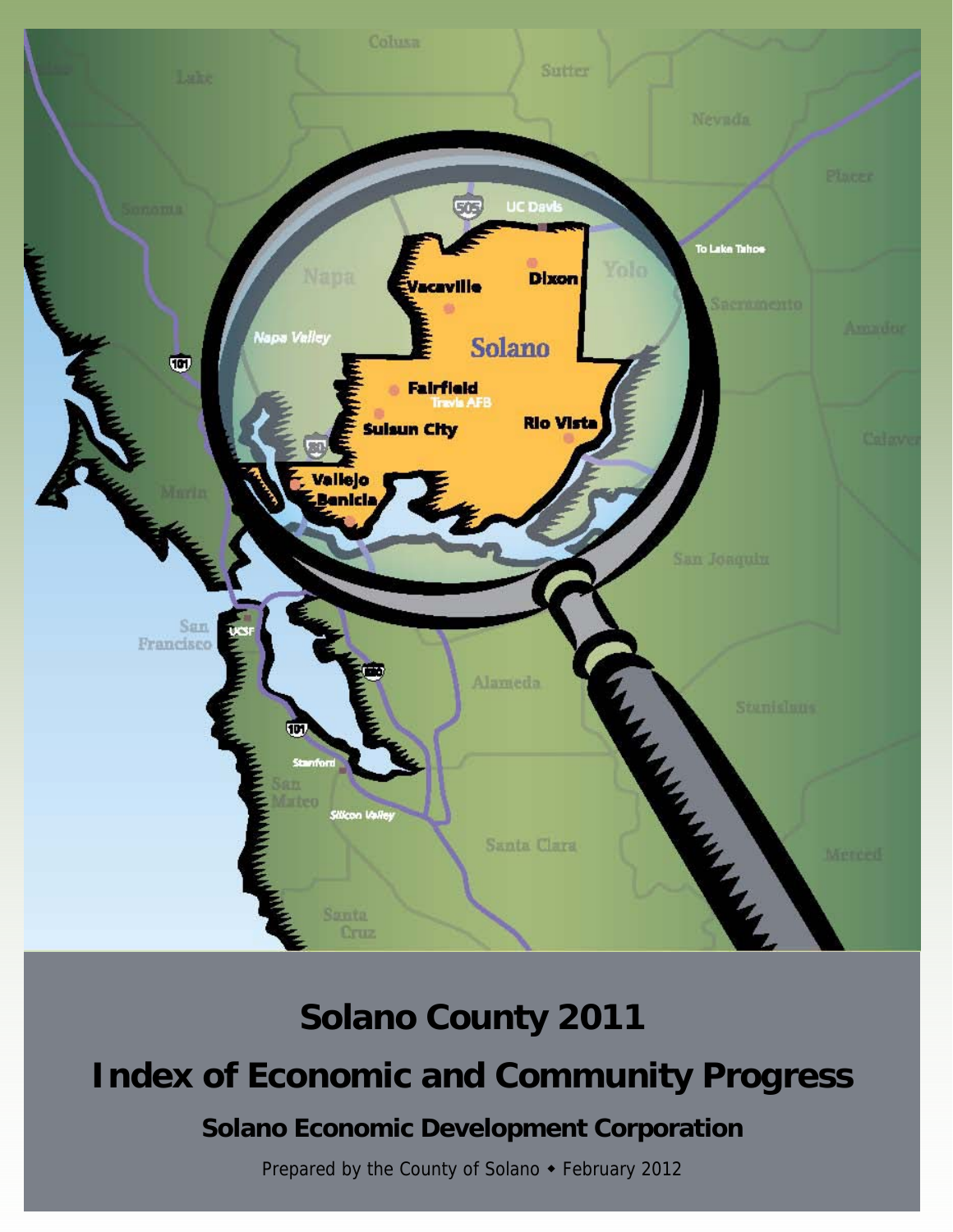

## **Solano County 2011**

## **Index of Economic and Community Progress**

The Solano County Index of Economic and Community Progress is a project that was launched in 2007 after a series of economic summits identified a need for more fact-based information to guide efforts by leaders in both the public and private sectors to expand the long-term viability of the Solano County economy.

Three comprehensive editions were produced for 2008, 2009 and 2010 by the consultant Collaborative Economics for the County of Solano and the Solano Economic Development Corporation. These insightful documents provided an objective analysis of key indicators shaping the local economy.

The 2011 edition tracks many of the past indicators

affecting Solano County. In many instances the Index includes comparisons to the Sacramento Area, Bay Area, California and the United States. The web-based report will be updated throughout the year as more current information becomes available.

As the year progresses some indicators will be explored more deeply to give a better understanding of local trends. This will give stakeholders the opportunity to deploy strategies that will help us improve the outcomes that the indicators are tracking.

All of the indexes, as well as several in-depth analyses of local industry clusters, can be found at www.solanocounty.com/economicindex.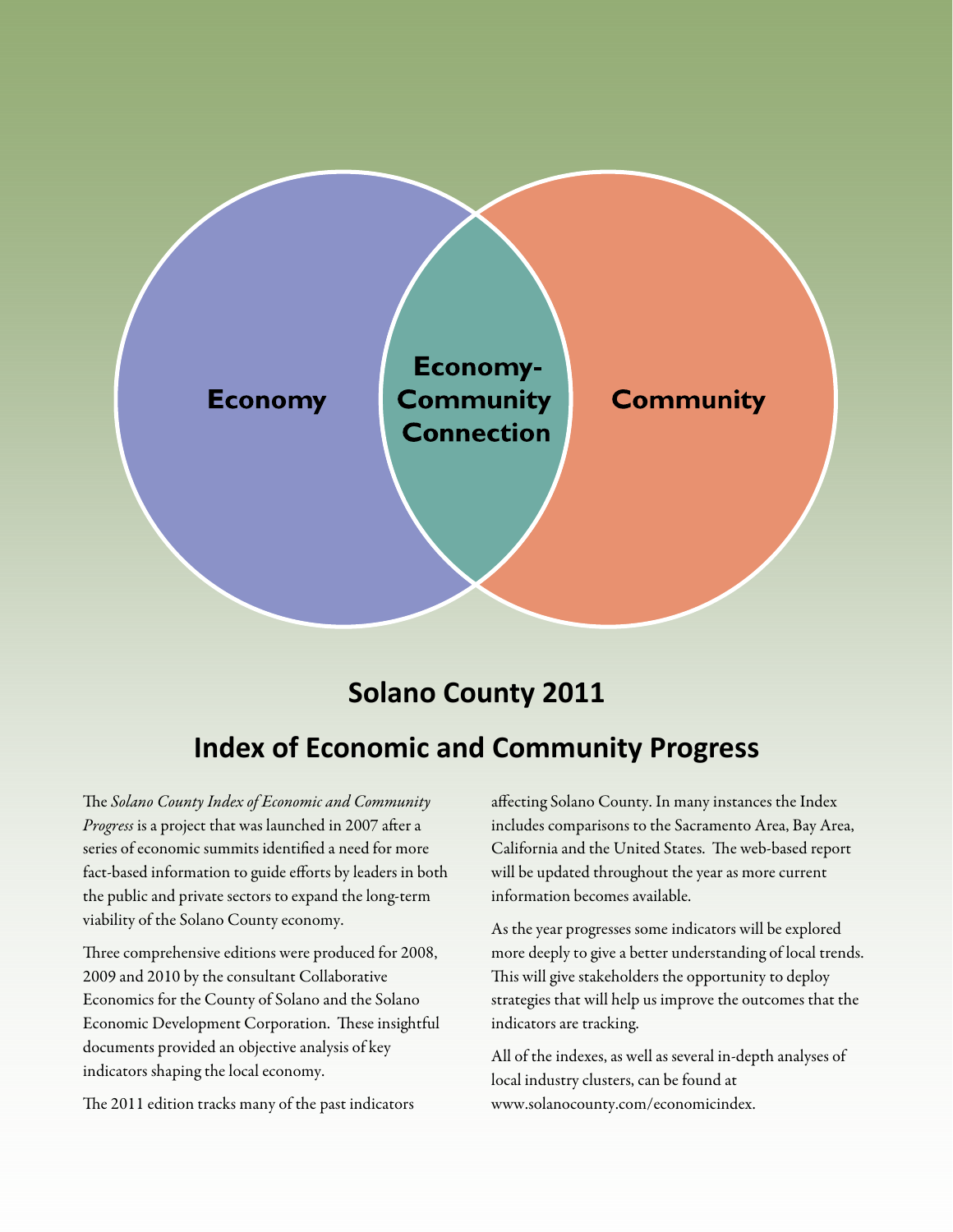## I tis my pleasure to introduce to you the fourth annual *Solano County Index of Economic and Community Progress,* our annual in-depth look at the various indicators and trends shaping our local economy. This document refle *of Economic and Community Progress***, our annual in‐depth look at the various indicators and trends shaping our local economy. This document reflects the sobering realities of the Great Recession as well as some glimmers of hope that the some of the worst may be behind us.**

Every since the inception of the Index project, the objective has been to delve behind the headlines by gathering the data that gives us the long-term perspective. This approach gives us the context in which to view today's circumstances and thoughtfully plan our strategic actions. This document is also an evolution of our earlier efforts. The indicators being tracked in this web-based document will be updated throughout the year as the data becomes available. Some indicators will be explored more fully and others may be added as the year progresses. In short, the Index is becoming more dynamic to give community leaders a more comprehensive and more current tool for decision making.

Over the decade positive signs exist, although they are often overshadowed by the ravages of a deep recession fueled by the housing market collapse. The private sector has been increasing its share of the local job base. More Solano County residents are in the job market than ever before. Our local businesses posted a net gain in job creation. The unemployment rate is declining in all our communities. Half of our industry sectors showed gains in their gross domestic product. The churn in the housing market is returning. Foreclosure activities declined significantly. The high school dropout rate is down overall and within each ethnicity. Per capita income is up. And in most of these areas we are faring better than the rest of the Bay Area.

Unfortunately, there are black clouds for almost every silver lining. As a net exporter of local talent, Solano County's unemployment rate remains unacceptably high due to an overall shrinkage of the region's employment base. The number of self-employed continues to decline. Less expensive homes are rolling back property tax revenues for our communities at a time when other sources of revenues are becoming more scarce. And looming on the horizon are two rounds of the Base and Realignment Commission that present both risks and opportunities for the long-term future of Travis Air Force Base.

While the challenges speak to the difficult work ahead of us, I still remain optimistic about the core fundamentals that make Solano County strong and unique. We have a proven track record of working together and crafting effective solutions to our major issues. This "collaborative capital" is a crucial component of our investment strategy that will continue the upward projection of our local economy. As we move forward, the Solano EDC will continue to facilitate our community courage to ask the difficult questions, hear the answers clearly and then act collectively to build solutions that take advantage of future economic opportunities.

Sandy Person

President Solano Economic Development Corporation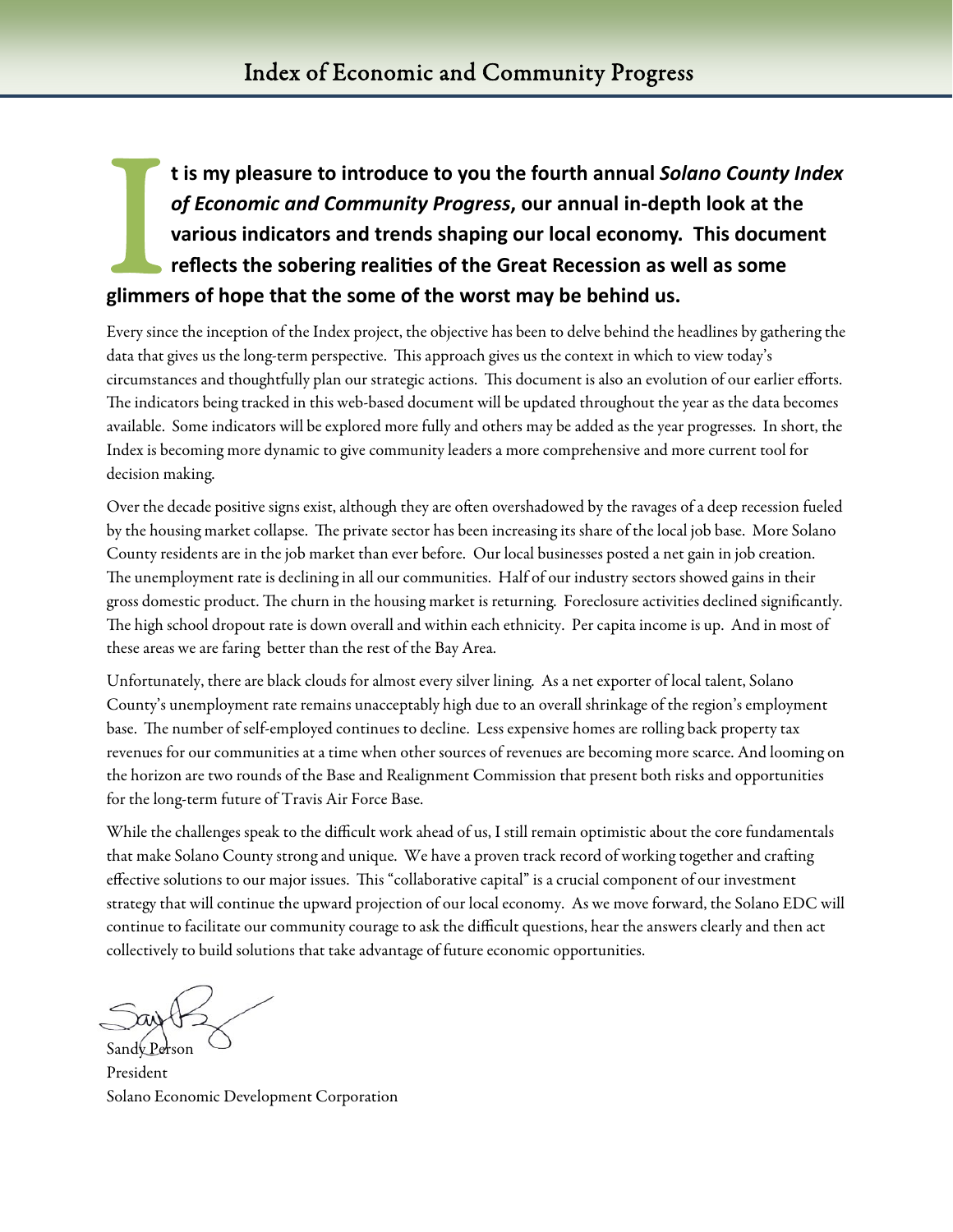### **Table of Contents**

|           | <b>Our Changing Economy</b>   |
|-----------|-------------------------------|
|           |                               |
|           |                               |
| ٠         |                               |
| $\bullet$ |                               |
|           |                               |
| $\bullet$ |                               |
| $\bullet$ |                               |
|           |                               |
| $\bullet$ |                               |
| $\bullet$ |                               |
|           |                               |
|           |                               |
|           |                               |
|           | <b>Our Changing Community</b> |
| $\bullet$ |                               |
| $\bullet$ |                               |
|           |                               |
|           |                               |
|           |                               |
| $\bullet$ |                               |
| $\bullet$ |                               |
| ٠         |                               |
|           |                               |
|           |                               |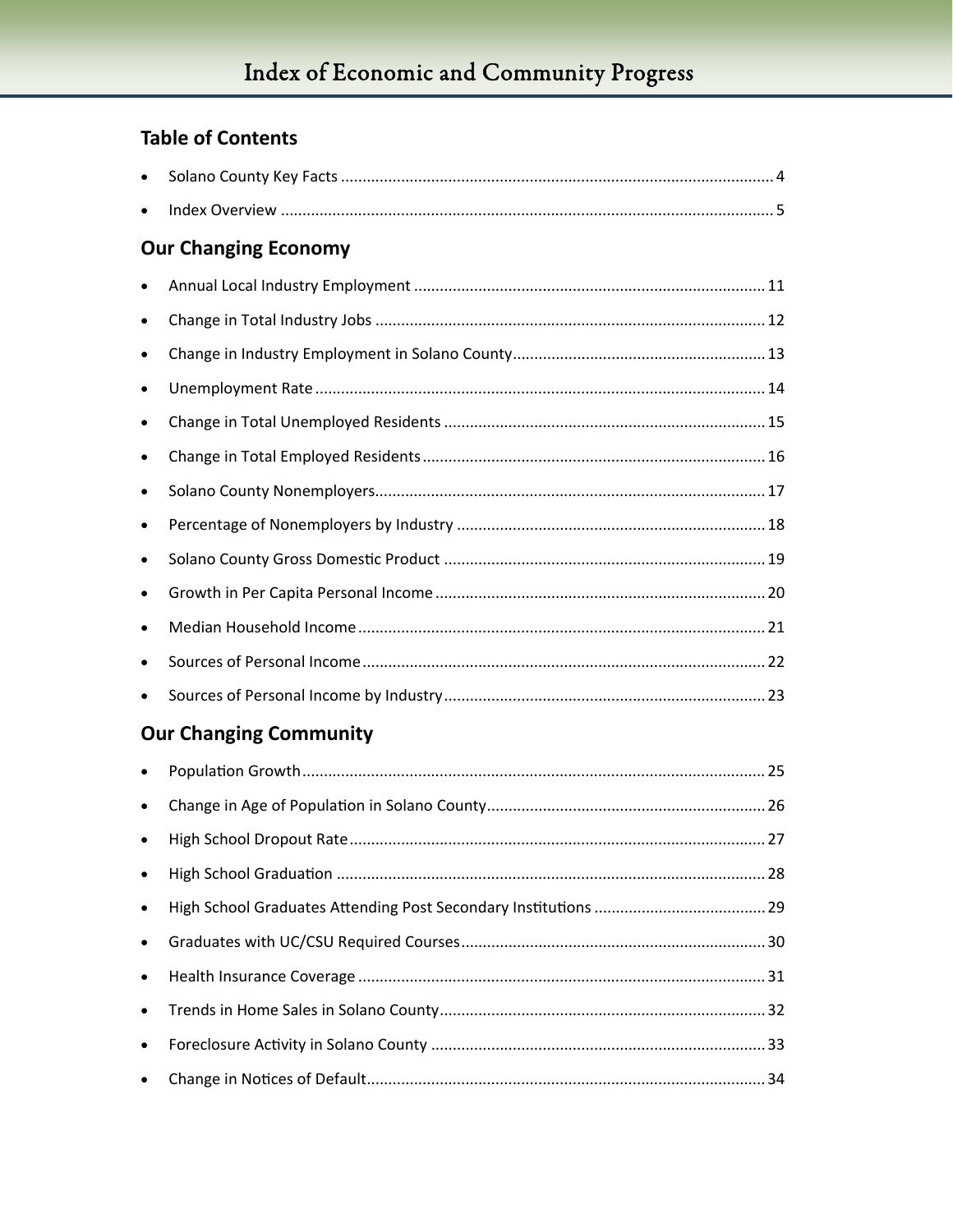## Index of Economic and Community Progress

|                                             |                  | <b>Solano County Key Facts</b>                               |           |
|---------------------------------------------|------------------|--------------------------------------------------------------|-----------|
| Area                                        |                  | Dixol<br>Vacavill                                            |           |
| <b>Rural land area</b>                      | 675 square miles |                                                              |           |
| <b>Urban land area</b>                      | 150 square miles | lankas Corne<br>ravis AFI<br><b>Fairfield</b><br>Suisun City |           |
| Water area                                  | 84 square miles  | <b>Birds Land</b>                                            | Rio Vista |
| 2011 Population <sup>1</sup>                | 414,509          |                                                              |           |
| <b>Benicia</b>                              | 27,118           | <b>Adult Educational Attainment<sup>3</sup></b>              |           |
| Dixon                                       | 18,435           | Less than high school                                        | 14.3%     |
| Fairfield                                   | 104,815          | High school graduate                                         | 24.5%     |
| <b>Rio Vista</b>                            | 7,433            | Some college, no degree                                      | 26.7%     |
| <b>Suisun City</b>                          | 28,212           | Associates degree                                            | 10.5%     |
| Vacaville                                   | 93,101           | Bachelor's degree                                            | 16.7%     |
| Vallejo                                     | 116,508          | Graduate or Professional degree                              | 7.3%      |
| Unincorporated                              | 18,977           |                                                              |           |
|                                             |                  | Age Distribution <sup>3</sup>                                |           |
| 2010 Population Change <sup>1</sup>         |                  | Under 5 years old                                            | 6.5%      |
| Net Foreign Immigration                     | $+1,210$         | 5 to 19                                                      | 20.9%     |
| <b>Net Domestic Migration</b>               | $-2,888$         | 20 to 44                                                     | 33.5%     |
|                                             |                  | 45 to 64                                                     | 31.4%     |
| Top 5 Employment Sectors <sup>2</sup>       |                  | 65 and older                                                 | 11.4%     |
| Government                                  | 24,300           |                                                              |           |
| <b>Education &amp; Health Services</b>      | 18,900           | <b>Ethnic Composition</b> <sup>3</sup>                       |           |
| <b>Retail Trade</b>                         | 16,300           | White, non-Hispanic                                          | 40.8%     |
| Leisure & Hospitality                       | 12,900           | Hispanic                                                     | 24.0%     |
| <b>Professional &amp; Business Services</b> | 11,300           | Asian, non-Hispanic                                          | 14.3%     |
|                                             |                  | Black, non-Hispanic                                          | 14.2%     |
| Total Industry Jobs <sup>2</sup>            | 120,300          | Other                                                        | 6.6%      |

Sources:

 $1$ California Department of Finance, http://www.dof.ca.gov/research/demographic/reports/view.php#objCollapsiblePanelEstimatesAnchor (April 29, 2011)

 $2$  California Employment Development Department, http://www.calmis.ca.gov/htmlfile/msa/vallejo.htm (Jan. 20, 2012)

 $3$  US Census Bureau American Fact Finder, http://factfinder2.census.gov/faces/nav/jsf/pages/index.xhtml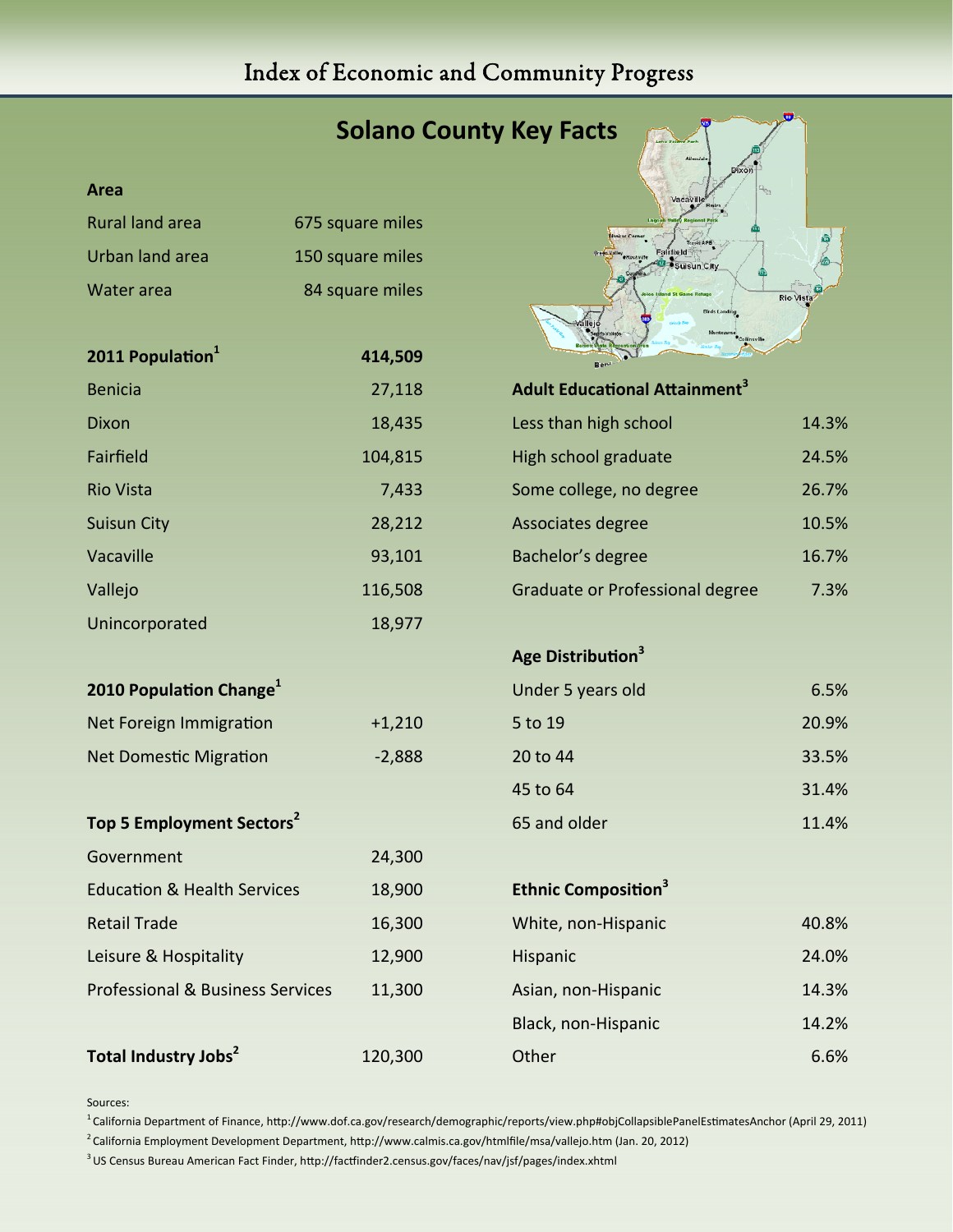# Index Overview

#### **Net gain in local industry employment**

Among employers located in Solano County, the private sector represented 79.8 percent of local employment in 2010, up from 78.6 percent in 2001. The private sector gained in its share of local employment between 2001 and 2010, a net increase in 2,200 local jobs. The public sector experienced a net decrease of 1,200 jobs. At the peak of local industry job gains for the decade in 2006, Solano County was up 13,300 jobs located in the county. The recession, led by the collapse of the housing market, eroded 78 percent of those job gains.

The Educational & Health Services sector — schools, hospitals, residential care facilities — experienced continued growth, despite the recession and the collapse in the local housing market, and accounts for an overall positive net job growth over the decade. Educational & Health Services grew by 32 percent, or 4,600 local jobs. Net gains were also experienced in the Transportation, Warehousing & Utilities; Financial Activities; Leisure & Hospitality, Other Services; Wholesale Trade; and Professional and Business Services sectors. Employment in the Construction, Manufacturing and Agriculture sectors accounted for 84 percent of the net private sector job losses between 2001 and 2010.

Relative to the rest of the Bay Area, the Sacramento area and the nation, Solano County is faring better in its change in total industry jobs over the decade. Solano County experienced a net gain of 0.8 percent in local industry employment; Sacramento, 1.5 percent loss; rest of the Bay Area, 12.4 percent loss; and California, 4.7 percent loss.

|                                           | <b>10-YEAR VIEW</b> |              | <b>5-YEAR VIEW</b> |              | <b>1-YEAR VIEW</b> |                 |
|-------------------------------------------|---------------------|--------------|--------------------|--------------|--------------------|-----------------|
|                                           | 2001 to             | % Change     | 2005 to            | % Change     | Dec 10 -           | % Change        |
|                                           | 2010                | 2001 to 2010 | 2010               | 2005 to 2010 | <b>Dec 11</b>      | Dec 10 - Dec 11 |
| <b>Private Sector Employment</b>          | 2,200               | 2.3%         | (8,500)            | $-8.10%$     | 1,200              | 1.30%           |
| <b>Educational &amp; Health Services</b>  | 4,600               | 32.2%        | 3,100              | 19.60%       | 300                | 1.60%           |
| Transportation, Warehousing & Utilities   | 1,500               | 50.0%        | (200)              | $-4.30%$     |                    | 0.00%           |
| <b>Financial Activities</b>               | 900                 | 23.7%        | (1,600)            | $-25.40%$    | (100)              | $-2.20%$        |
| Leisure & Hospitality                     | 500                 | 4.0%         | 300                | 2.40%        | 600                | 4.80%           |
| <b>Other Services</b>                     | 400                 | 11.1%        | (200)              | $-4.80%$     | (200)              | $-4.90%$        |
| <b>Wholesale Trade</b>                    | 300                 | 7.7%         | (200)              | $-4.50%$     | 100                | 2.40%           |
| <b>Professional and Business Services</b> | 100                 | $-0.9%$      |                    | 0.00%        | 200                | 1.80%           |
| Information                               | (100)               | $-5.9%$      | (100)              | $-5.90%$     |                    | 0.00%           |
| Mining and Logging                        | (100)               | $-33.3%$     | (200)              | $-50.00\%$   |                    | 0.00%           |
| <b>Retail Trade</b>                       | (700)               | $-4.1%$      | (2,300)            | $-12.40%$    | 200                | 1.20%           |
| Agriculture                               | (900)               | $-40.9%$     | (700)              | $-35.00\%$   | 100                | 11.10%          |
| Manufacturing                             | (1,100)             | $-11.0%$     | (400)              | $-4.30%$     | (100)              | $-1.10%$        |
| Construction                              | (3,400)             | $-32.1%$     | (6, 200)           | $-46.30%$    | 100                | 1.40%           |
| <b>Government Employment</b>              | (1,200)             | $-4.7%$      | (1,200)            | $-4.70%$     | (300)              | $-1.20%$        |
| <b>Total Local Industry Employment</b>    | 1,000               | 0.8%         | (9,700)            | $-7.50%$     | 900                | 0.80%           |

| Annual Change in Total Industry Jobs, Relative to 2001 |           |           |  |  |  |  |
|--------------------------------------------------------|-----------|-----------|--|--|--|--|
| As of 2005<br>As of 2010                               |           |           |  |  |  |  |
| Solano County                                          | 9.00%     | 0.80%     |  |  |  |  |
| Rest of Bay Area                                       | $-8.80\%$ | $-12.40%$ |  |  |  |  |
| Sacramento Area                                        | 7.20%     | $-1.50%$  |  |  |  |  |
| California                                             | 1.30%     | $-4.70%$  |  |  |  |  |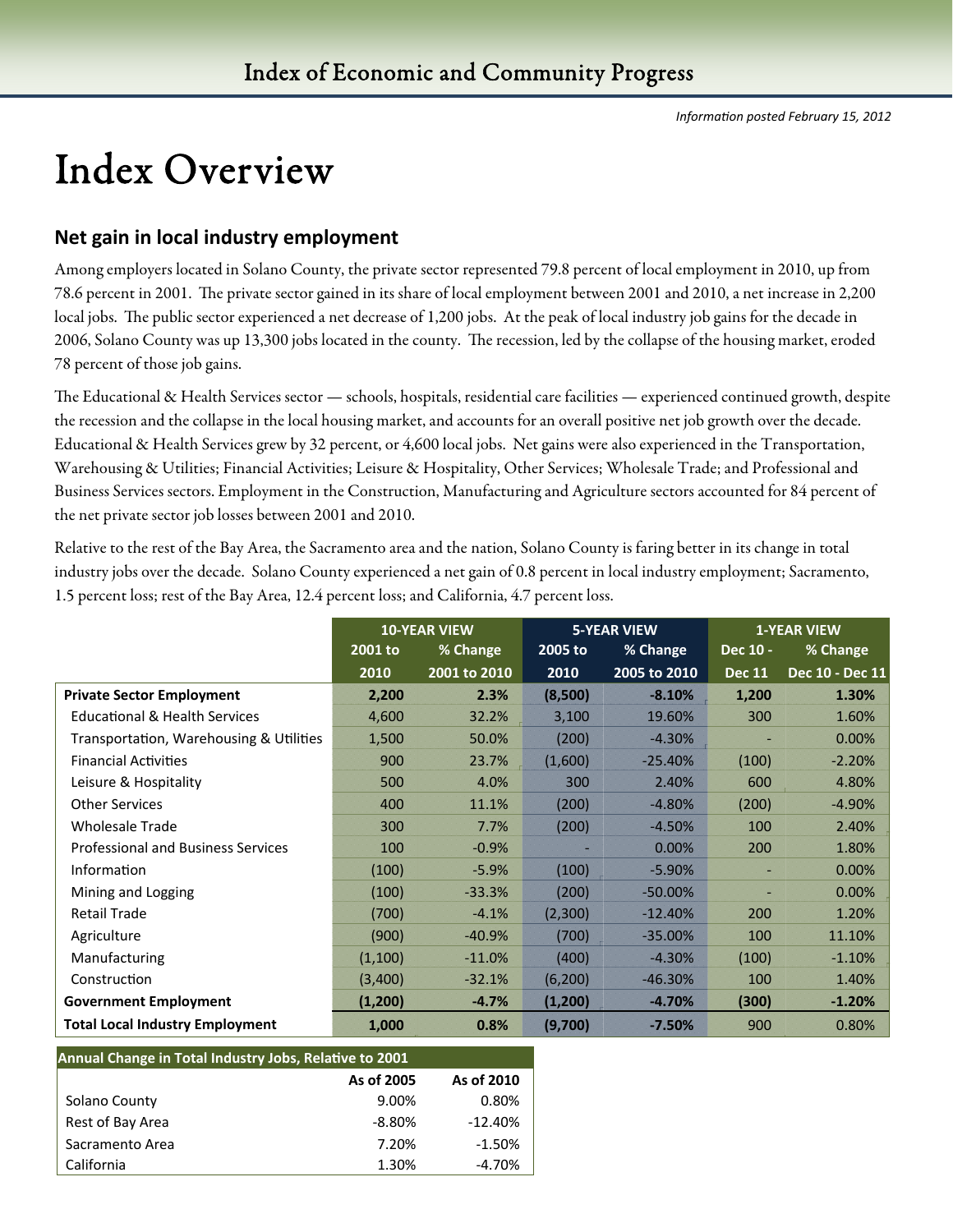

#### Index of Economic and Community Progress

*InformaƟon posted February 15, 2012* 

Source: California Employment Development Division, Labor Market Information Division, http://www.calmis.ca.gov/htmlfile/msa/vallejo.htm. (Sept. 16, 2011)

#### **Overall employment is not keeping pace with labor force growth**

Despite the recession, the number of Solano County residents employed in industry jobs has remained above the 2001 employment levels. Between 2001 and 2010, this translates to a net increase of 1,000 or 0.5 percent in employed residents. During the same period, however, the number of people in the labor force increased by 17,800 residents, or 10.7 percent. This gap between job creation and labor force growth increased the size of the unemployed labor force from 9,000 to 25,900.

Between 2001 and 2010, employment by industries located in Solano County grew by a net 1,000 jobs. During the same time, local industry employment in the Bay Area and Sacramento area declined and Solano County unemployment increased 184.6 percent. While Solano County unemployment is affected by regional employment, the analysis to date has not examined the relationship between the unemployed, nonemployers and commuting residents. With Net Other Employment decreasing and unemployed residents increasing makes this a topic of future analysis. What is known is the net number of nonemployer establishments – essentially self-employed individuals – declined by 931 establishments between 2005 and 2009. The county was still a net exporter of labor in 2009, with 76,164 residents commuting out for employment and 29,908 of local employment jobs were filled by people commuting into Solano County for employment.

|                                                       | 2001    | 2005    | 2010    | Change<br>from 2001<br>to 2010 | Change<br>from 2005<br>to 2010 | <b>Change from</b><br>Dec. 2010 to<br>Dec. 2011 |
|-------------------------------------------------------|---------|---------|---------|--------------------------------|--------------------------------|-------------------------------------------------|
| <b>Solano County Labor Force</b>                      | 197,200 | 208,900 | 215,000 | 17,800                         | 6,100                          | 800                                             |
| <b>Employed Residents</b>                             | 188,100 | 197,600 | 189,100 | 1,000                          | (8,500)                        | 3,800                                           |
| <b>Employment in Local Industries</b>                 | 119,300 | 130,000 | 120,300 | 1,000                          | (9,700)                        | 900                                             |
| Net Other Employment<br>(Self-Employed and Commuters) | 59,700  | 56,400  | 42,900  | (16,800)                       | (13,500)                       | 5,900                                           |
| <b>Unemployed Residents</b>                           | 9,100   | 11,200  | 25,900  | 16,800                         | 14,700                         | (3,000)                                         |
| Percent of Unemployed Residents                       | 4.6%    | 5.7%    | 13.7%   |                                |                                |                                                 |

Civilian labor force: employment by place of residence; include self-employed individuals, unpaid family workers, household domestic workers and workers on strike.

Industry employment: employment at businesses located in Solano County; excludes self-employed individuals, unpaid family workers, household domestic workers and workers on strike.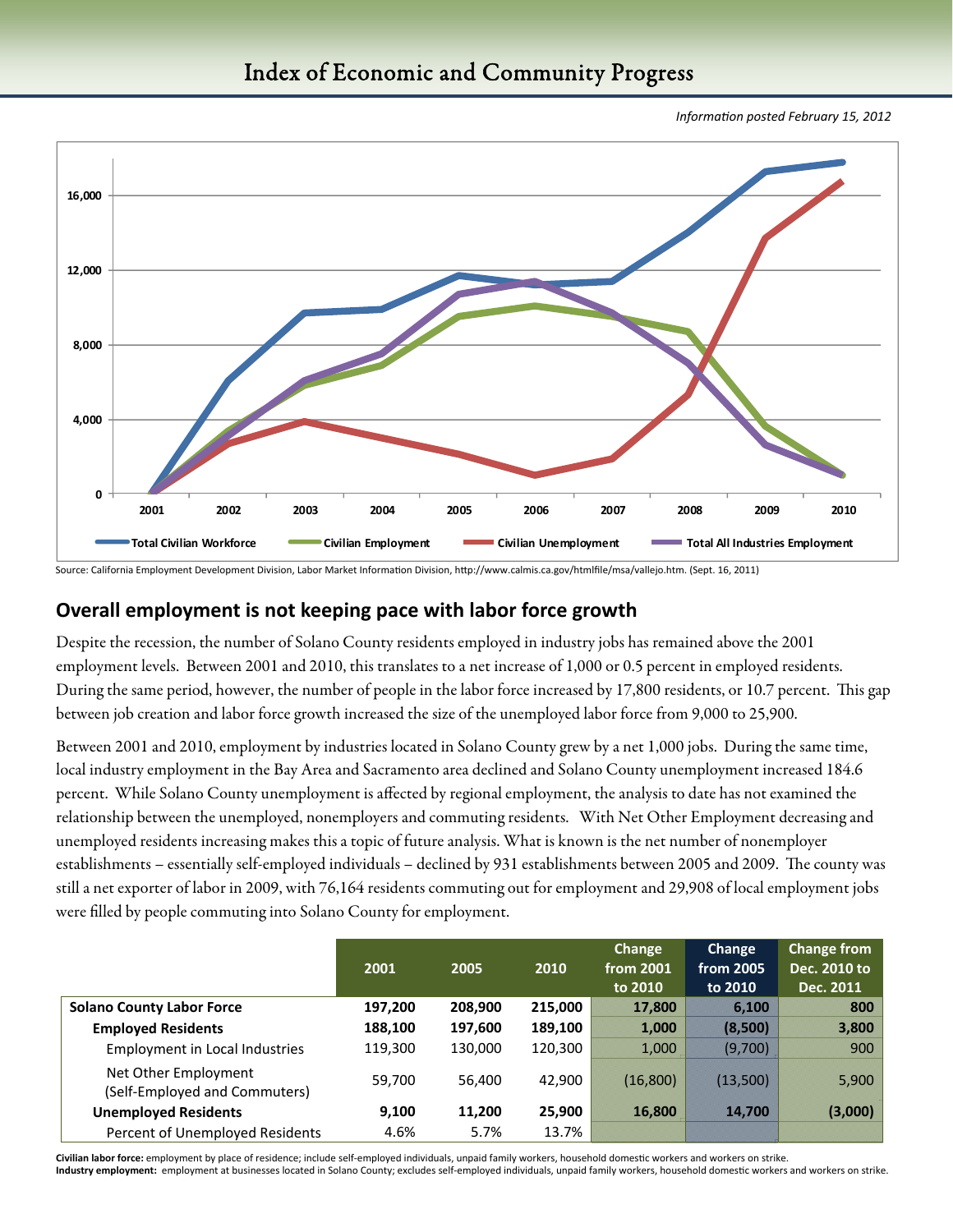#### **Solano County Gross DomesƟc Product on overall upward trend**

The gross domestic product is the sum of consumer, government and business spending in a region. In 2010 constant dollars the Solano County gross domestic product increased by \$2.77 billion or 24.8 percent between 2001 and 2010. Between 2005 and 2010, the county's gross domestic product declined by 0.7 percent.

The private sector represented 86.5 percent of the GDP increase between 2001 and 2010. Gains in Government spending between 2005 and 2010, led by various construction projects, federal stimulus dollars and social transfer payments, offset declines in the private sector spending. It is important to note that growth in the GDP may not coincide with job growth due to gains in operational efficiencies within a sector and changes in the market values of their goods and services.

|                              |        |        |        | <b>10-YEAR VIEW</b>              |                             | <b>5-YEAR VIEW</b>        |                             |  |
|------------------------------|--------|--------|--------|----------------------------------|-----------------------------|---------------------------|-----------------------------|--|
|                              | 2001   | 2005   | 2010   | <b>Change</b><br>2001 to<br>2010 | % Change<br>2001 to<br>2010 | Change<br>2005 to<br>2010 | % Change<br>2005 to<br>2010 |  |
| Total, Private Industries    | 8,765  | 11,400 | 11,159 | 2,394                            | 27.3%                       | (240.55)                  | $-2.1\%$                    |  |
| Private - Goods Producing    | 2,768  | 3,670  | 3,631  | 863                              | 31.2%                       | (38.64)                   | $-1.1%$                     |  |
| Private - Service Producing  | 5,996  | 7,730  | 7,529  | 1,533                            | 25.6%                       | (200.91)                  | $-2.6%$                     |  |
| Government                   | 2,393  | 2,625  | 2,766  | 373                              | 15.6%                       | 141.00                    | 5.4%                        |  |
| <b>Total, All Industries</b> | 11,159 | 14.025 | 13,925 | 2,766                            | 24.8%                       | (99.55)                   | -0.7%                       |  |

 *Numbers listed in millions.* 

Between 2001 and 2010, the private goods-producing sectors (Agriculture, Forestry, Fishing, and Hunting; Mining; Construction; and Manufacturing) grew by 31.2 percent. These sectors experienced a 1.1 percent decline between 2005 and 2010. The overall gains in this sector from 2001 to 2010 were led by Manufacturing – Nondurable Goods, up \$873 million or 65.3 percent, and Agriculture, Forestry, Fishing and Hunting at \$76 million or 55.8 percent. Construction declined by \$52 million or 6.4 percent and Manufacturing – Durable Goods declined \$34 million or 8.5 percent.

Between 2001 and 2010, the private service-producing sectors (all others except Government) increased 25.6 percent. These sectors collectively declined 2.6 percent between 2005 and 2010. Leading the growth in these sectors was Health Care and Social Assistance at \$630 million or 67.5 percent, Finance and Insurance at \$157 million or 47.8 percent, Wholesale Trade at \$145 million or 31.1 percent, and Professional, Scientific and Technical Services at \$118 million or 39 percent.

| Top Three Sectors, Share of Solano County Gross Domestic Product |                  |       |       |  |  |  |  |
|------------------------------------------------------------------|------------------|-------|-------|--|--|--|--|
|                                                                  | 2001             | 2005  | 2010  |  |  |  |  |
| Government                                                       | 21.4%            | 18.7% | 19.9% |  |  |  |  |
| Manufacturing - Nondurable goods                                 | 12.0%            | 14.4% | 15.9% |  |  |  |  |
| Health care and social assistance                                | 8.4%             | 8.2%  | 11.2% |  |  |  |  |
| Real estate and rental and leasing <sup>1</sup>                  | N/A <sup>1</sup> | 11.3% | 8.9%  |  |  |  |  |
| Retail trade                                                     | 10.3%            | 9.3%  | 7.6%  |  |  |  |  |

*1 Detail data not available in 2001.*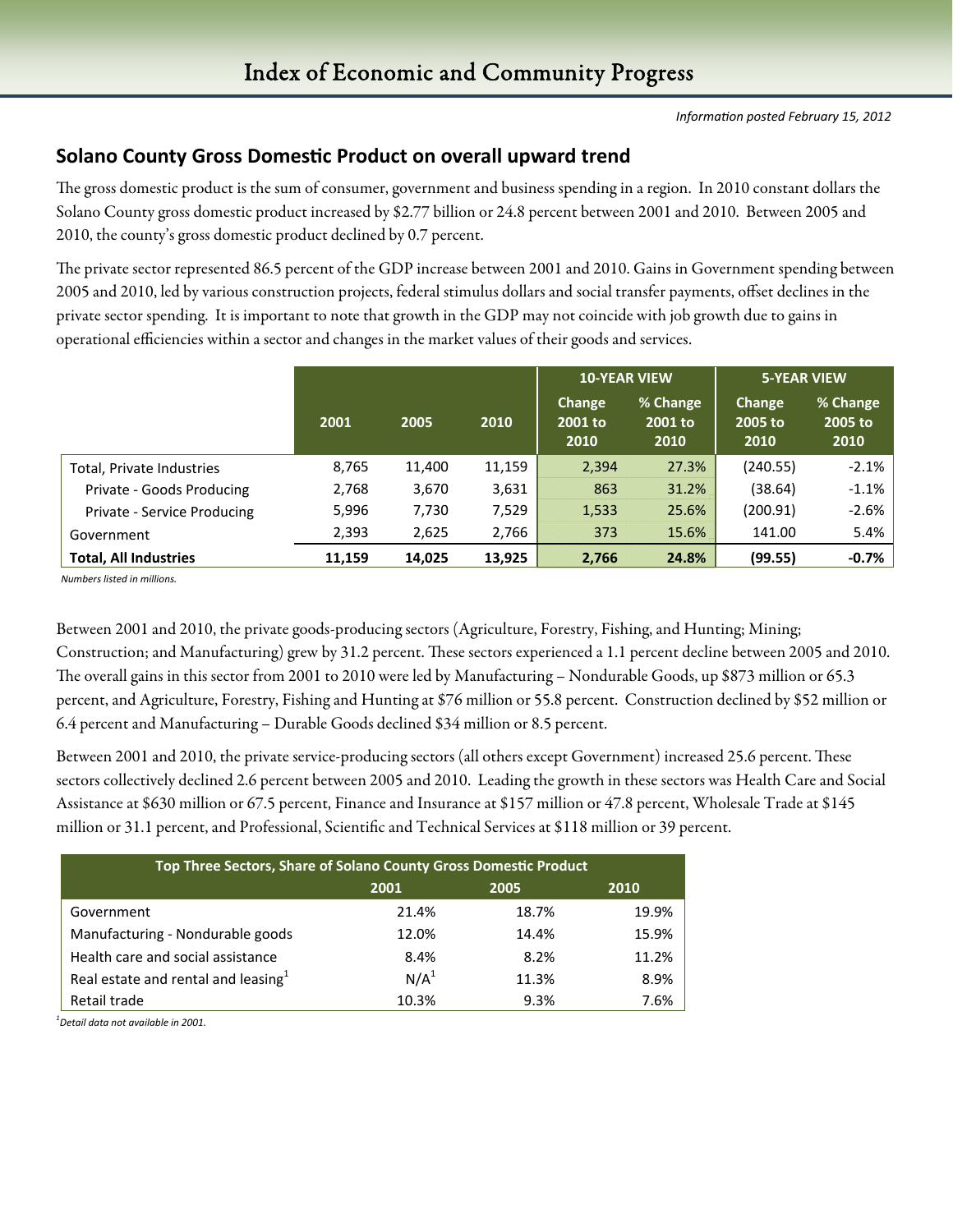#### **Mixed messages on standard of living measures**

A community's standard of living can be measured by the value of the region's median household and per capita income. Per capita income rises when a region generates wealth at a faster rate than its population growth. In constant dollars, net growth in per capita income and median household income has outpaced the state and the nation.

In inflation adjusted dollars, the per capita income increased 7.2 percent, total personal income climbed 8.8 percent and population grew by 3.3 percent between 2001 and 2009 in Solano County. During the same time, the median household income declined by \$172. The sources of personnel earnings shifted too. Social transfer payments, which include military and public sector retirement incomes, increased almost proportionately to the reduction in work place earnings.

Reflecting its growth in the gross domestic product, the industry sector leading the growth in personal income was Manufacturing – Nondurable Goods sector, increasing 74 percent between 2005 and 2009. The opposite was also true; personal income from the Real Estate, Rental and Leasing and Construction industry sectors reflected their shift as a share of the local gross domestic product, declining 43 percent and 30 percent respectively.

|                              | 2001         | 2005         | 2009         | Change 2001<br>to 2009 | % Change<br>2001 to 2009 |
|------------------------------|--------------|--------------|--------------|------------------------|--------------------------|
| Per Capita Income            | \$36,082     | \$37,975     | \$38,670     | \$2,588                | 7.2%                     |
| Median Household Income      | \$65,251     | \$67,895     | \$65,079     | (5172)                 | $-0.3%$                  |
| Population                   | 399.476      | 410.985      | 412.832      | 13,356                 | 3.3%                     |
| <b>Total Personal Income</b> | \$12,032,665 | \$14,105,390 | \$15,866,085 | \$1,281,037            | 8.8%                     |

#### **Community indicators point to areas of concern**

An unstable economy has a ripple effect on the community, and a stable community contributes to the overall success of the economy. The indicators tracked demonstrate the reciprocal nature of the community-economy relationship.

**Population:** The year-to-year change in population in Solano County reflects a relatively modest population growth, growing 0.3 percent between 2010 and 2011 and 4.7 percent between 2 000 and 2010. Growth since 2005 has been under 0.3 percent each year. This trend toward slower population growth since 2005 is consistent with the rest of the Bay Area, the Sacramento Area and the state.

While the population growth is modest, the shift in the age of the population is more significant. Residents age 60 and older grew by 20,539 or 41.5 percent and increased its relative share of the population to 17 percent. On the other end of the spectrum, the 19 and under population declined 9,342 or 7.6 percent and decreased its relative share of the population to 27.4 percent. The working age population shows gains, but the drop in the 35 to 44 age category could have significant impacts on the workforce as the baby boomer generation continues to shift into retirement. Collectively, these shifts will have impacts on the demand for services in the public and private sectors, and the ability for the community to respond to the demands.

**Education:** Solano County has made conflicting progress on the education of its youth. The high school dropout rate declined from 27.7 percent in 2006/2007 school year to 18.8 percent in the 2009/2010 school year. For the same period, the high school graduation rate declined from 79.2 percent to 75.8 percent. The percentage of students who met entrance requirements for the University of California or California State University system declined from 30.3 percent to 27.6 percent. A new set of data is available that tracks of California high school graduates in post-secondary institutions, regardless of where they are located in the country. A total of 72 percent of Solano County graduates were enrolled in a post-secondary institution.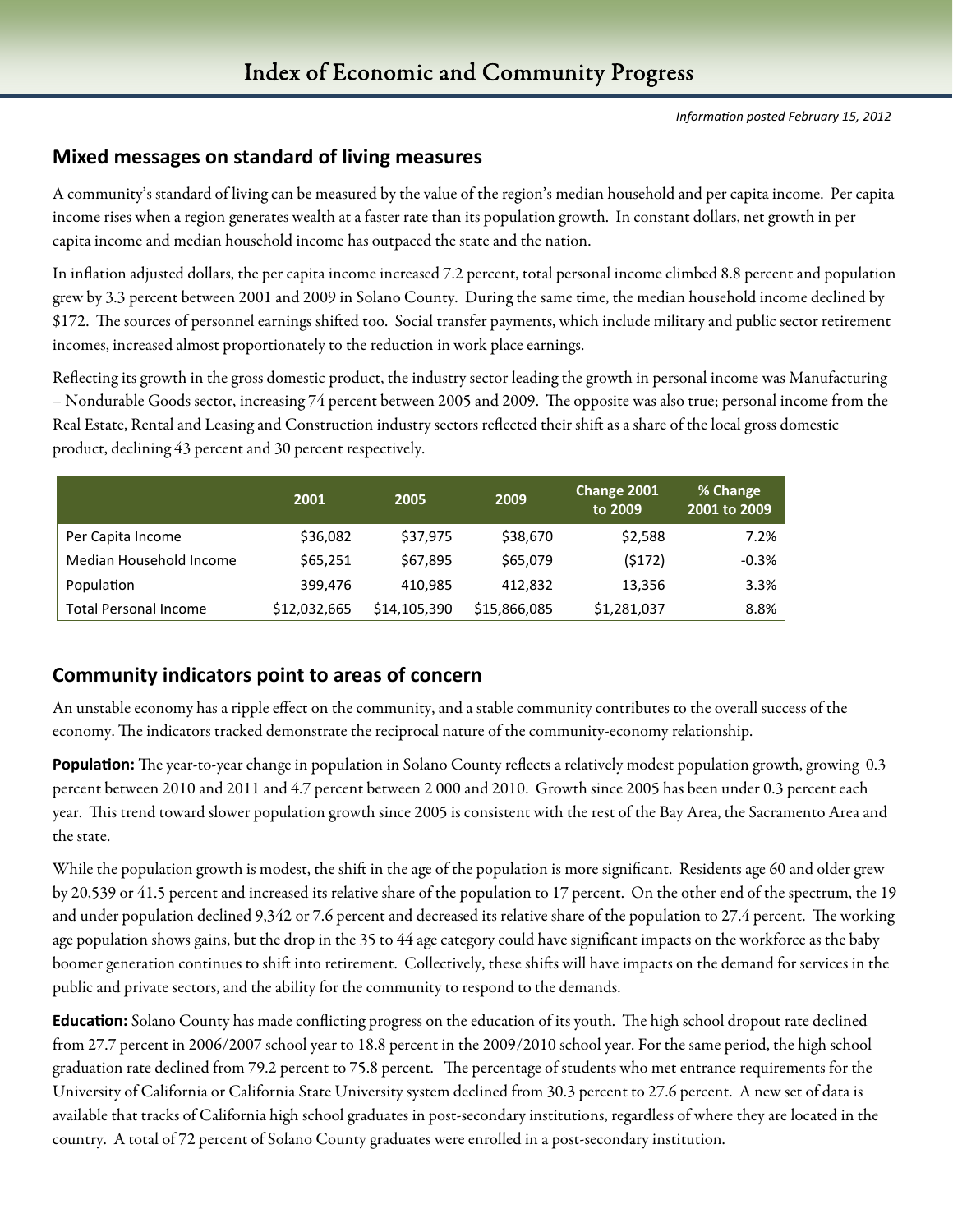**Healthcare:** With sustained double-digit unemployment since 2009, a decline in employment-based insurance is anticipated. This assumption will be confirmed after the California Health Interview Survey releases its updated survey. The last survey was conducted in 2009.

**Housing:** Foreclosure activity in Solano County appears to be leveling off, but at a rate nearly 300 percent higher than in 2000. The housing market remains unstable and a significant number of homes are under water — meaning the value of the home is less than the remaining mortgage balance. The recent announcement of a settlement over bankruptcy abuses may provide relief to homeowners and a spike in further foreclosure activity among what is referred to as a "shadow inventory" of foreclosable homes being held by financial institutions. While the decline in the rate of foreclosure activity is a positive sign, it may be a misleading indicator at this time due to high degree of uncertainty and unknowns in the housing market.

Home sales activity is approaching the pre-housing collapse levels; however, the median sales price of homes in Solano County has declined 63 percent. This is a mixed blessing to the community. The lower home prices has increased Solano County's ranking on the California Association of Realtors Traditional Housing Affordability Index to 75 percent in the third quarter of 2011 making the housing costs here more affordable than the Bay Area at 38 percent, statewide at 52 percent and the nation at 67 percent. On the negative side, the higher volume of home sales at lower prices reduces property tax revenues to the county, cities, schools and other districts. Homes selling at lower prices resets the Proposition 13 value of the home, which resets the base from property taxes are calculated. The assessment roll in Solano County has declined 15.3 percent since the market peak in 2007.

**Government Revenues:** The recent demise of the redevelopment agencies will have a significant impact on local governments, most significantly the cities in Solano County. It is still too early to understand the full ramifications of this decision locally. This index did not examine changes in local government revenues as this historical data lost its relevance in the wake of the end of redevelopment agencies and the resetting of the local property tax base. This topic will be a subject of future analysis.



Source: Solano County Assessor‐Recorder's Office, July 2012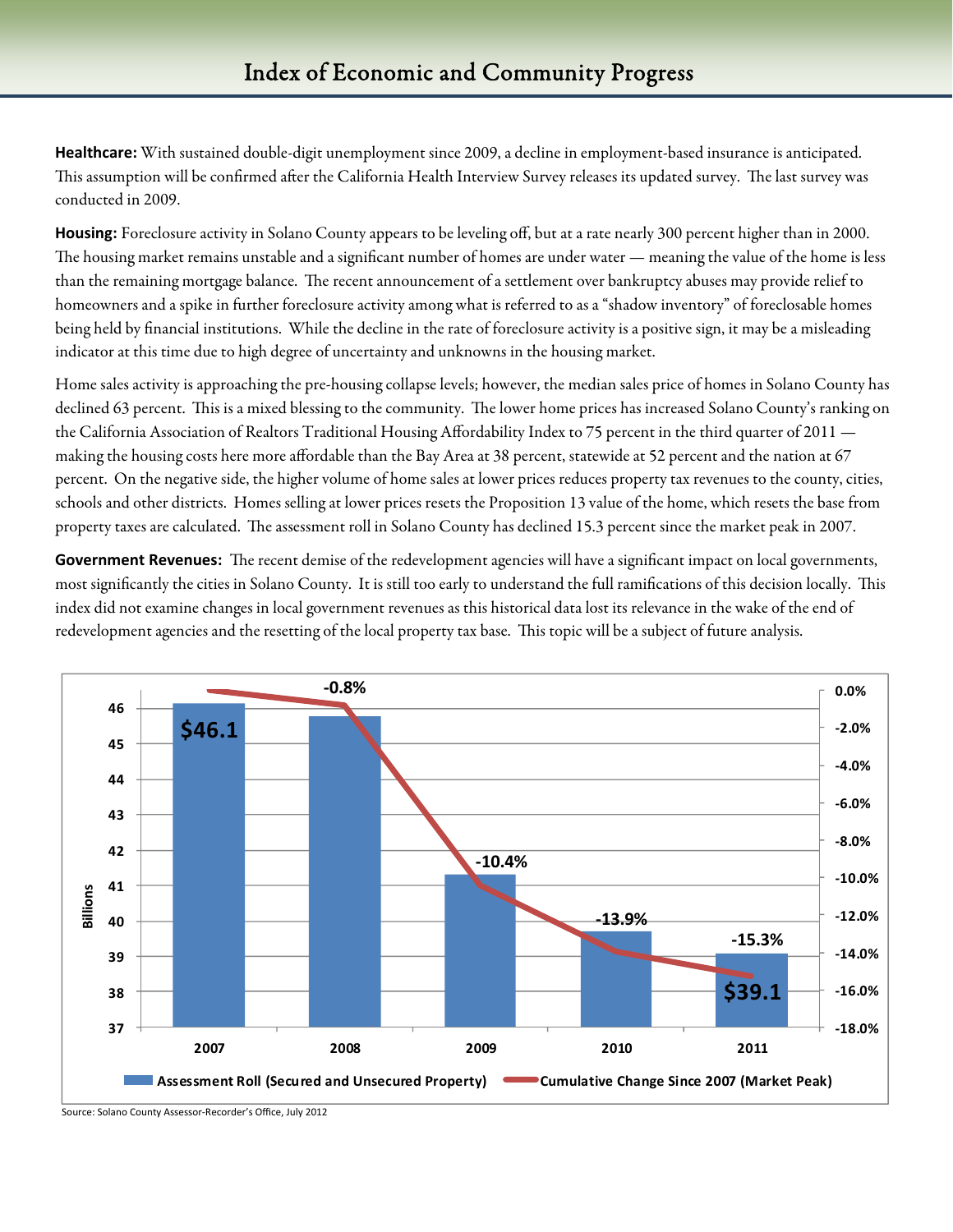# **Our Changing Economy**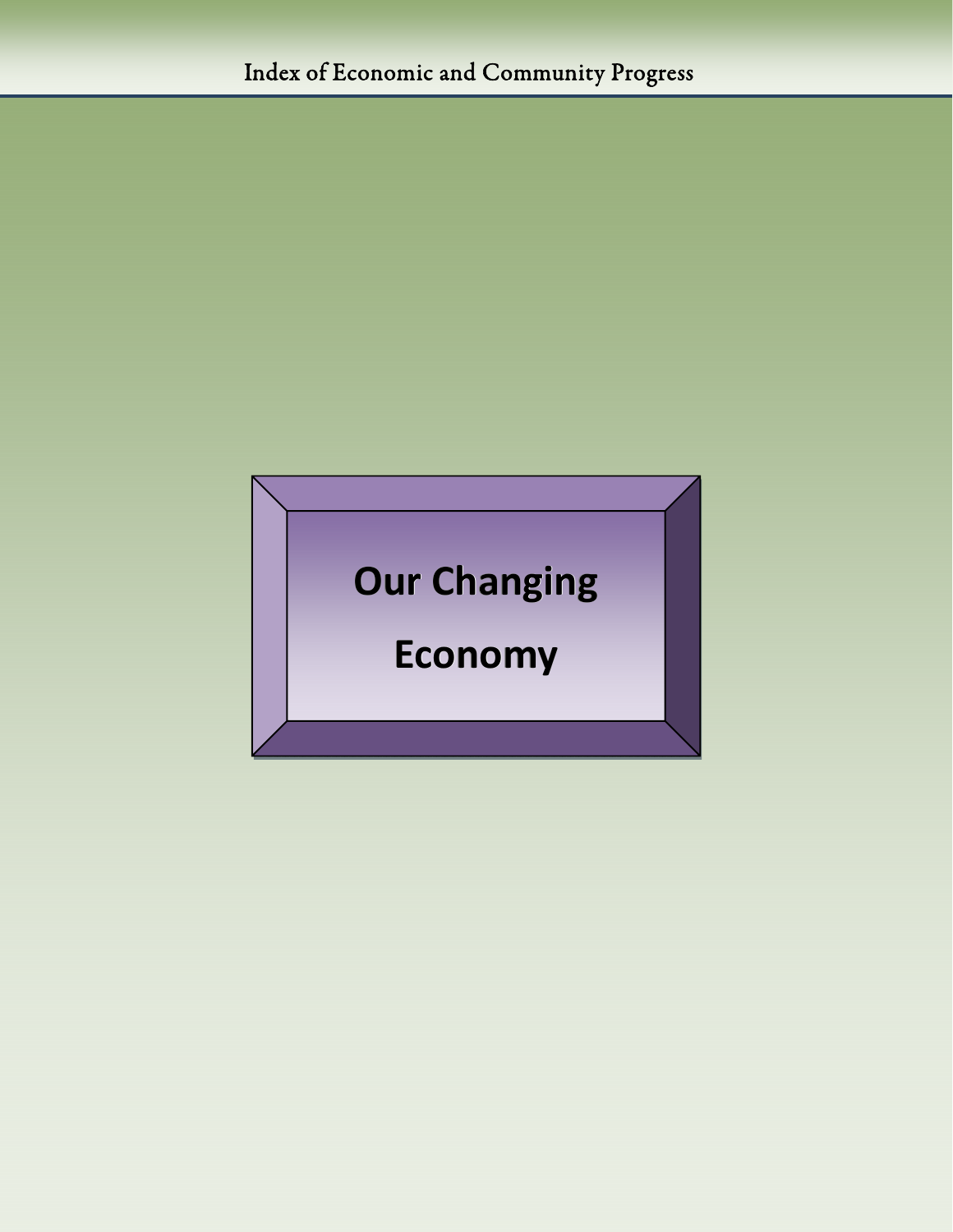#### **Annual Local Industry Employment**

Employment by private industries and government in Solano County Percentage of labor force employed by private industries in Solano County 1990 to 2010



Source: California Employment Development Division, Labor Market Information Division, http://www.calmis.ca.gov/htmlfile/msa/vallejo.htm. (Sept. 16, 2011)

Private sector employment in 2010 experienced its first increase since 2006 with a modest increase of 100 jobs. This was offset by a loss of 1,700 jobs in the government sector. Overall, total local industry employment in Solano County (based on jobs at employers located in the county) declined 1,600 jobs or 1.3 percent in 2010. December 2011 data indicates this trend is continuing — modest increases in private jobs offset by losses in government jobs.

Since 2005, the peak year of total local employment, the county experienced a loss of 9,700 jobs — a 7.5 percent decline. Private sector accounted for 8,500 of the job losses.

Over the last two decades, the private sector has represented a growing share of local jobs. In 1990, the private sector accounted for 69.3 percent of local jobs. The closure of Mare Island Naval Shipyard in 1995 had a dramatic effect on government employment. By 2000, the private sector gained 26,500 jobs to represent 79.1 percent of the labor force. The public sector shrank by 4,900 jobs over the decade.

Between 2001 and 2010, private sector jobs maintained a net increase of 2,200 jobs and represented 79.8 percent of the labor force in 2010. The public sector experienced a net decrease of 1,200 jobs over the decade.



#### **What does this mean?**

Modest gains in local private industry employment since 2009 are being offset by losses in government employment.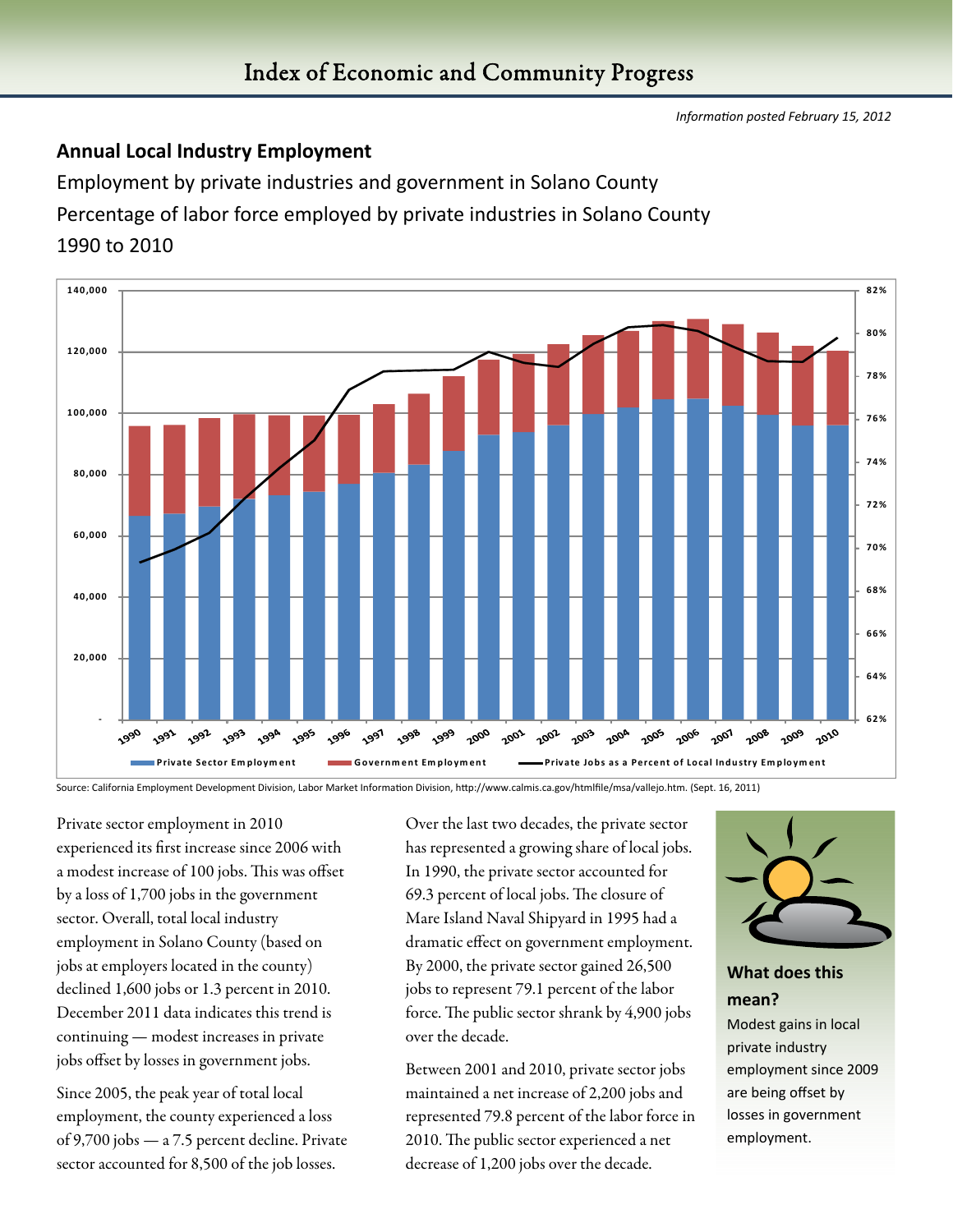#### **Change in Total Industry Jobs**

For Solano County, Rest of Bay Area, Sacramento Area and California

Trends relative to 2001



Source: California Employment Development Division, Labor Market Information Division, http://www.calmis.ca.gov/htmlfile/county/califhtm.htm . (Sept. 16, 2011)

Relative to 2001, Solano County is faring better in retaining local industry jobs than the rest of the Bay Area, the Sacramento area and the state. Solano County has 1,000 more total industry jobs in 2010 than it did in 2001, which represents a 0.8 percent increase for the decade.

The rest of the Bay Area, the Sacramento area and the state experienced overall reductions in local industry employment over the decade. Between 2001 and 2010 the Bay Area declined 396,600 jobs or 12.4 percent, Sacramento area declined 13,300 jobs or 1.5 percent, and the state declined 703,500 jobs or 4.7 percent.

The recession in the second half of the decade eroded much of the earlier job gains. Solano County peaked at 130,700 total local industry jobs in 2006, which declined 10,400 or 8 percent to 120,300 in 2010.

Between 2005 and 2010, local industry employment declined in Solano County and its comparable regions. Local industry employment shrank by 9,700 jobs or 7.5 percent in Solano County, 114,200 jobs or 3.9 percent in the rest of the Bay Area , 75,600 jobs or 8.1 percent in the Sacramento area and 901,500 or 5.9 percent for the state.



#### **What does this mean?**

While Solano County is faring better than the region and the state, the recession erased almost all of the job gains of the decade.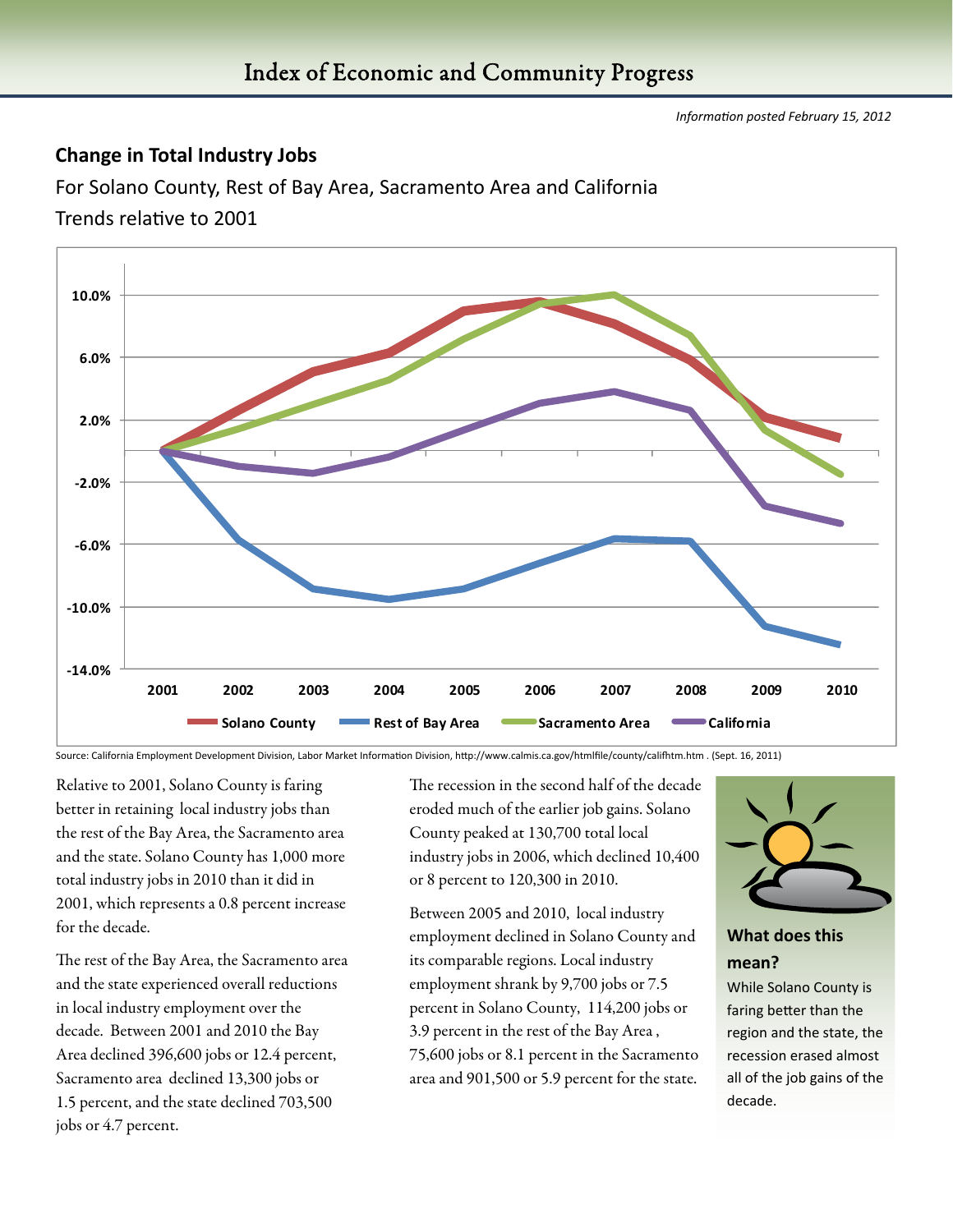#### **Change in Industry Employment in Solano County**

Gains and losses in the labor force by industry located in Solano County 2001, 2005 and 2010

|                                          | 2001    | 2005    | 2010    | <b>Change</b><br>2001 to<br>2005 | <b>Change</b><br>2005 to<br>2010 | 2001 to<br>2005 | % Change % Change % Change<br>2005 to<br>2010 | 2001 to<br>2010 |
|------------------------------------------|---------|---------|---------|----------------------------------|----------------------------------|-----------------|-----------------------------------------------|-----------------|
| Transportation, Warehousing & Utilities  | 3,000   | 4,700   | 4,500   | 1,700                            | (200)                            | 56.7%           | $-4.3%$                                       | 50.0%           |
| <b>Educational &amp; Health Services</b> | 14,300  | 15,800  | 18,900  | 1,500                            | 3,100                            | 10.5%           | 19.6%                                         | 32.2%           |
| <b>Financial Activities</b>              | 3,800   | 6,300   | 4,700   | 2,500                            | (1,600)                          | 65.8%           | $-25.4%$                                      | 23.7%           |
| <b>Other Services</b>                    | 3,600   | 4,200   | 4,000   | 600                              | (200)                            | 16.7%           | $-4.8%$                                       | 11.1%           |
| <b>Wholesale Trade</b>                   | 3,900   | 4,400   | 4,200   | 500                              | (200)                            | 12.8%           | $-4.5%$                                       | 7.7%            |
| Leisure & Hospitality                    | 12,400  | 12,600  | 12,900  | 200                              | 300                              | 1.6%            | 2.4%                                          | 4.5%            |
| Professional & Business Services         | 11,200  | 11,300  | 11,300  | 100                              | $\mathbf 0$                      | 0.9%            | 0.0%                                          | 0.9%            |
| <b>Retail Trade</b>                      | 17,000  | 18,600  | 16,300  | 1,600                            | (2,300)                          | 9.4%            | $-12.4%$                                      | $-4.1%$         |
| Government                               | 25,500  | 25,500  | 24,300  | 0                                | (1,200)                          | 0.0%            | $-4.7%$                                       | $-4.7%$         |
| Information                              | 1,700   | 1,700   | 1,600   | 0                                | (100)                            | 0.0%            | $-5.9%$                                       | $-5.9%$         |
| Manufacturing                            | 10,000  | 9,300   | 8,900   | (700)                            | (400)                            | $-7.0%$         | $-4.3%$                                       | $-11.0%$        |
| Construction                             | 10,600  | 13,400  | 7,200   | 2,800                            | (6, 200)                         | 26.4%           | $-46.3%$                                      | $-32.1%$        |
| Mining and Logging                       | 300     | 400     | 200     | 100                              | (200)                            | 33.3%           | $-50.0%$                                      | $-33.3%$        |
| Agriculture                              | 2,200   | 2,000   | 1,300   | (200)                            | (700)                            | $-9.1%$         | $-35.0%$                                      | $-40.9%$        |
| <b>Total All Industries</b>              | 119,300 | 130,000 | 120,300 | 10,700                           | (9,700)                          | 9.0%            | $-7.5%$                                       | 0.8%            |

Source: California Employment Development Division, Labor Market Information Division, http://www.calmis.ca.gov/htmlfile/msa/vallejo.htm (Sept. 16, 2011)

Employment by local industry grew by a net 0.8 percent or 1,000 jobs between 2001 and 2010. Over the decade, seven industry sectors showed gains and seven showed declines in local jobs. Between 2001 and 2005, ten industry sectors showed gains, two remained steady and two showed declines in local jobs. This trend reversed between 2005 and 2010: two industry sectors showed gains, one remained steady and eleven showed declines in local industry employment.

Educational & Health Services and is the only sector to show continuous growth over the decade, gaining 4,600 jobs. Leisure & Hospitality had ups and downs over the

decade, peaking at 13,400 jobs in 2008 and a net gain of 500 jobs. Manufacturing started the decade at a peak in job growth from the 1990s then declined to a low of 9,000 jobs in 2003. The next four years saw job gains, peaking at 9,700 jobs in 2007 before starting a new decline. The net loss over the decade was 1,100 jobs. Construction was still in the job growth mode at the start of the decade, peaking at 13,400 jobs in 2005. As the housing market collapsed Construction experienced annual job losses for a net loss of 3,400 jobs for the decade. Financial Activities mirrored these ups and downs, but managed a net gain of 900 jobs for the decade.



#### **What does this mean?**

The housing market collapse directly affected several key employment sectors in Solano County.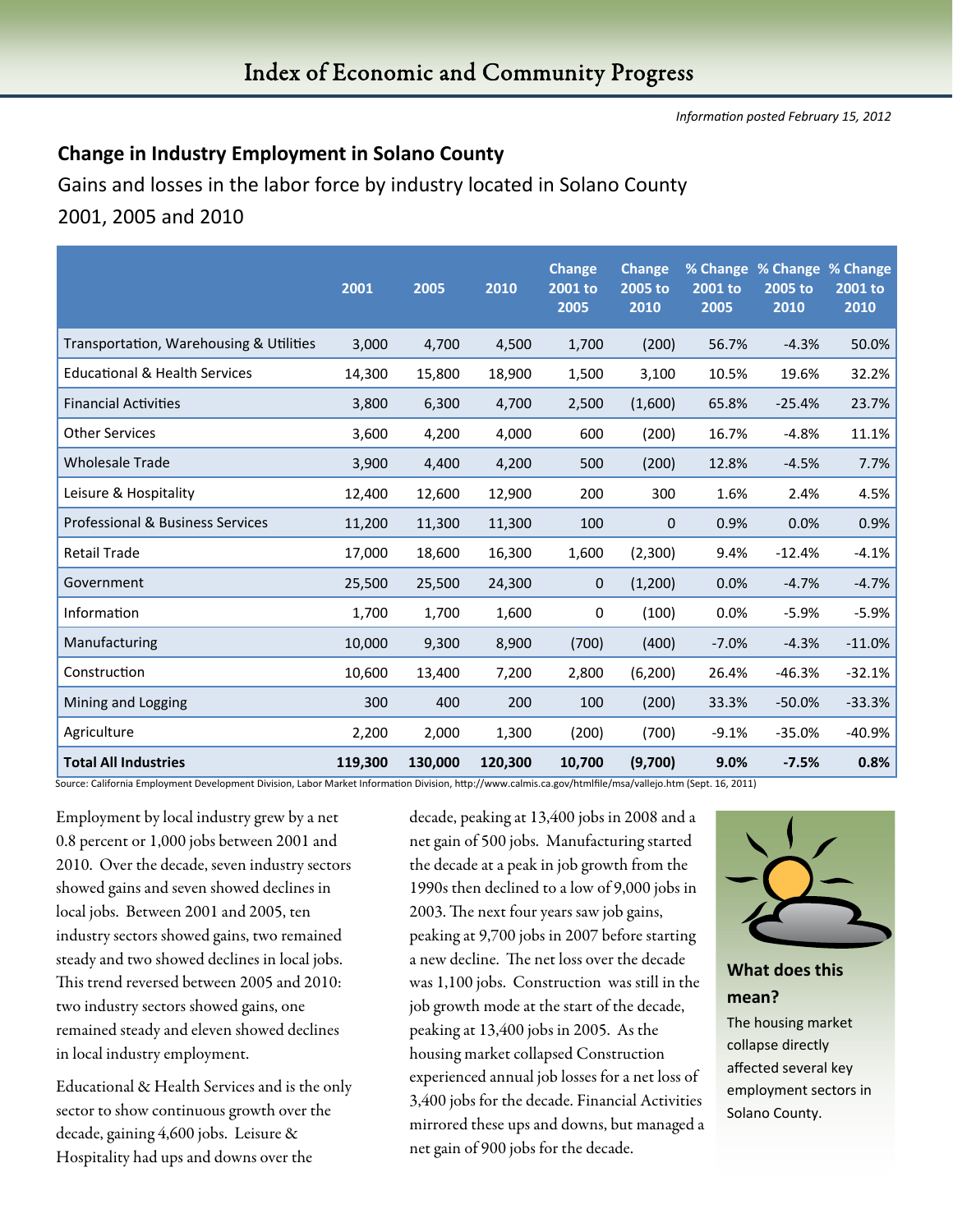#### **Unemployment Rate**

For Solano County, California and United States Monthly from 2005 to 2011



Source: California Employment Development Division, Labor Market Information Division, http://www.calmis.ca.gov/htmlfile/msa/vallejo.htm and http://www.calmis.ca.gov/htmlfile/county/califhtm.htm; U.S. Bureau of Labor Statistics, http://data.bls.gov/timeseries/LNS14000000 (Jan. 20, 2012)

The December 2011 unemployment rate — 10.5 percent — remained unchanged from November 2011 and is the lowest jobless rate in Solano County since May 2009. It was earlier that year in February that the county experienced its first the first double-digit unemployment of the recession. For most of the recession, Solano County has fared better than the state.

December 2011 marks the fifth month of declining unemployment in Solano County. In July 2011, the unemployment rate stood at 12.2 percent. The unemployment rate for December 2011 was 10.9 percent statewide and 8.5 percent nationally. The December

2010 unemployment rate was 12 percent in Solano County, 12.3 percent statewide and 9.4 percent nationally.

The unemployment rate declined in all seven cities from December 2010 to December 2011:

- Vallejo, 14.8 percent to 12.9 percent
- Fairfield, 13.2 percent to 11.5 percent
- Suisun City, 12.5 percent to 10.9 percent
- Dixon, 9.8 percent to 8.5 percent
- Rio Vista, 9.1 percent to 7.9 percent
- Vacaville, 9.1 percent to 7.9 percent
- Benicia, 7.6 percent to 6.6 percent



#### **What does this mean?**

Reflecting statewide and national trends unemployment in Solano County is slowly starting to decline.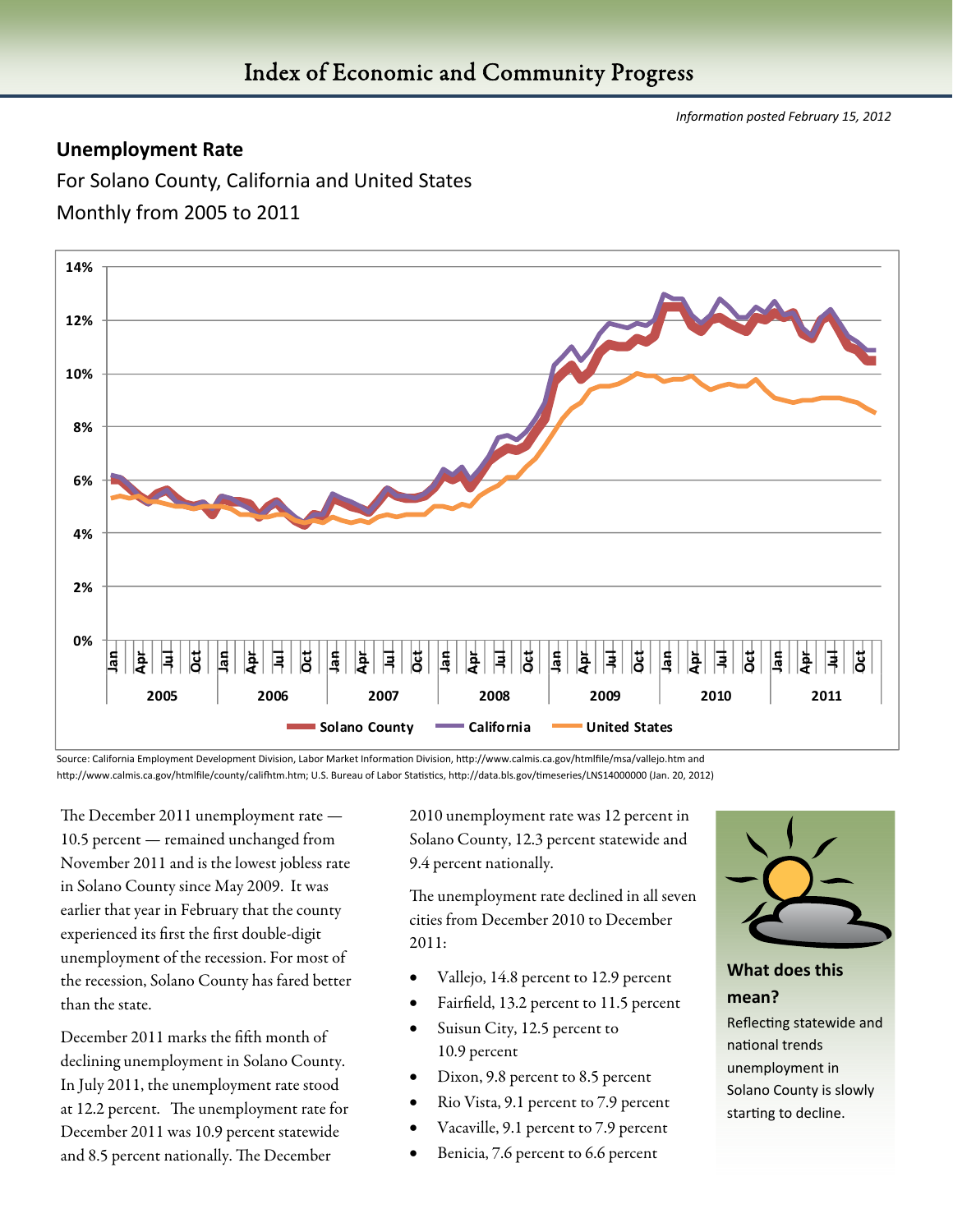#### **Change in Total Employed Residents**

For Solano County, Rest of Bay Area, Sacramento Area and California

Trends relative to 2001



Source: California Employment Development Division, Labor Market Information Division, http://www.calmis.ca.gov/htmlfile/county/califhtm.htm (Sept. 16, 2011)

The number of employed Solano County residents increased by 0.5 percent between 2001 and 2010, for a net gain of 1,000 employed residents. However, the size of the labor force increased by 17,800 or 9 percent. This gap between job creation and labor force growth increased the size of the unemployed labor force from 9,100 to 25,900.

Solano County fared better than the rest of the Bay Area and the state in the growth of number of employed residents. Between 2001 and 2010, the Bay Area declined 295,600 or 9.4 percent and the state declined 303,700 or 1.9 percent. The Sacramento area

experienced a 1.6 percent gain for an increase of 15,100 employed residents over the decade.

Since a peak in total employment in 2006, the number of employed residents in Solano County declined by 9,100 or 4.6 percent.

Between 2005 and 2010, the number of employed residents declined in Solano County and its comparable regions. Resident employment declined 8,500 or 4.3 percent in Solano County, 36,700 or 1.3 percent in the rest of the Bay Area, 57,000 or 5.6 percent in the Sacramento area, and 675,900 or 4.1 percent for the state.



#### **What does this mean?**

Despite employment gains, unemployment in Solano County climbed as labor force gains outpaced local and regional job growth.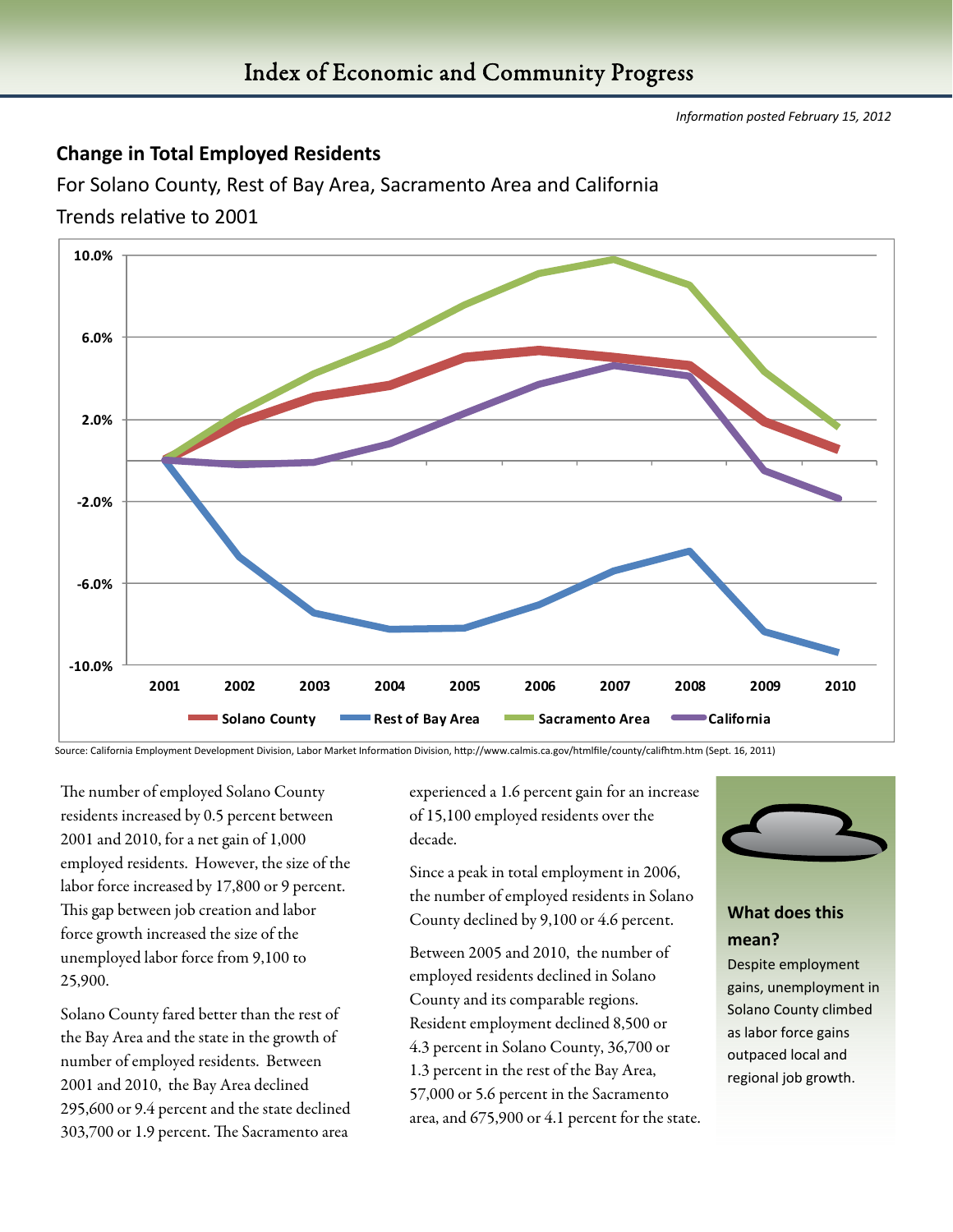#### **Change in Total Unemployed Residents**

For Solano County, Rest of Bay Area, Sacramento Area and California Trends relative to 2001



Source: California Employment Development Division, Labor Market Information Division, http://www.calmis.ca.gov/htmlfile/county/califhtm.htm (Sept. 16, 2011)

The number of unemployed residents in Solano County increased by 184.6 percent between 2001 and 2010, for a net gain of 16,800 unemployed residents. The county only fared better than the Sacramento area for the decade, which experienced increases of 96,700 or 202.3 percent. The number of unemployed residents in the rest of the Bay Area increased 184,500 or 121.5 percent. Statewide, the number of unemployed residents grew 1,327,800 or 142.5 percent over the decade.

All of the regions were on a path to recovering from the spike of unemployment in the early part of the decade when the

impacts of the recession starting to be seen in 2006. Since that time the numbers of unemployed grew by 15,800 residents, with the most significant increase occurring between 2008 and 2009 when 8,400 more residents became unemployed.

Between 2009 and 2010, the numbers of unemployed residents in Solano County increased by 3,100 or 13.6 percent. The numbers of unemployed residents grew by 12 percent in the Sacramento region, 6 percent in the rest of the Bay Area and 9.6 percent statewide.



#### **What does this mean?**

The number of unemployed residents in Solano County is greatly affected by regional employment conditions.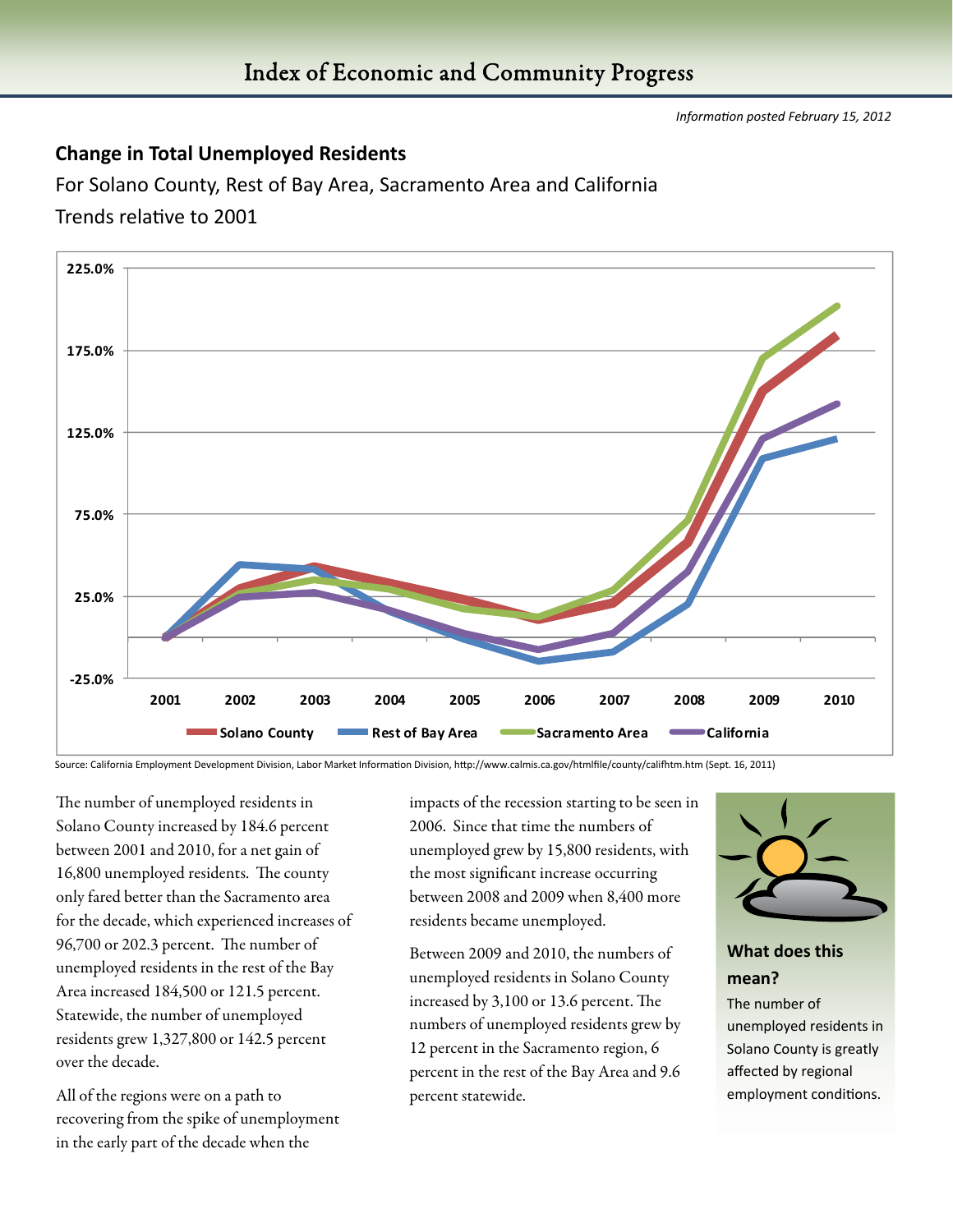#### **Solano County Nonemployers**

Change in Number of Establishments and Sales Receipts by Industry Sector

From 2005 to 2009



Source: U.S. Census Bureau Nonemployer Statistics, http://www.census.gov/econ/nonemployer/index.html. (July 28, 2011)

Between 2005 and 2009, the total number of nonemployers — essentially self-employed individuals — decreased 4.4 percent from 21,107 establishments to 20,176 establishments. Approximately 55 percent of the net decrease of 819 establishments occurred between 2008 and 2009.

Total sales receipts from nonemployers decreased from \$878.6 million to \$739 million, or 16 percent, from 2005 to 2009. Approximately 51 percent of the net decrease of \$139 million in sales receipts occurred between 2008 and 2009.

|                      | % Change<br>in Establishments | % Change<br>in Receipts |
|----------------------|-------------------------------|-------------------------|
|                      | from 2005 to 2009             | from 2005 to 2009       |
| <b>Solano County</b> | $(4.4\%)$                     | (15.9%)                 |
| California           | 2.5%                          | (14.9%)                 |
| <b>United States</b> | 3.4%                          | (11.9%)                 |



#### **What does this mean?**

The recession is having a negative impact on both the total number of nonemployers and their overall sales receipts.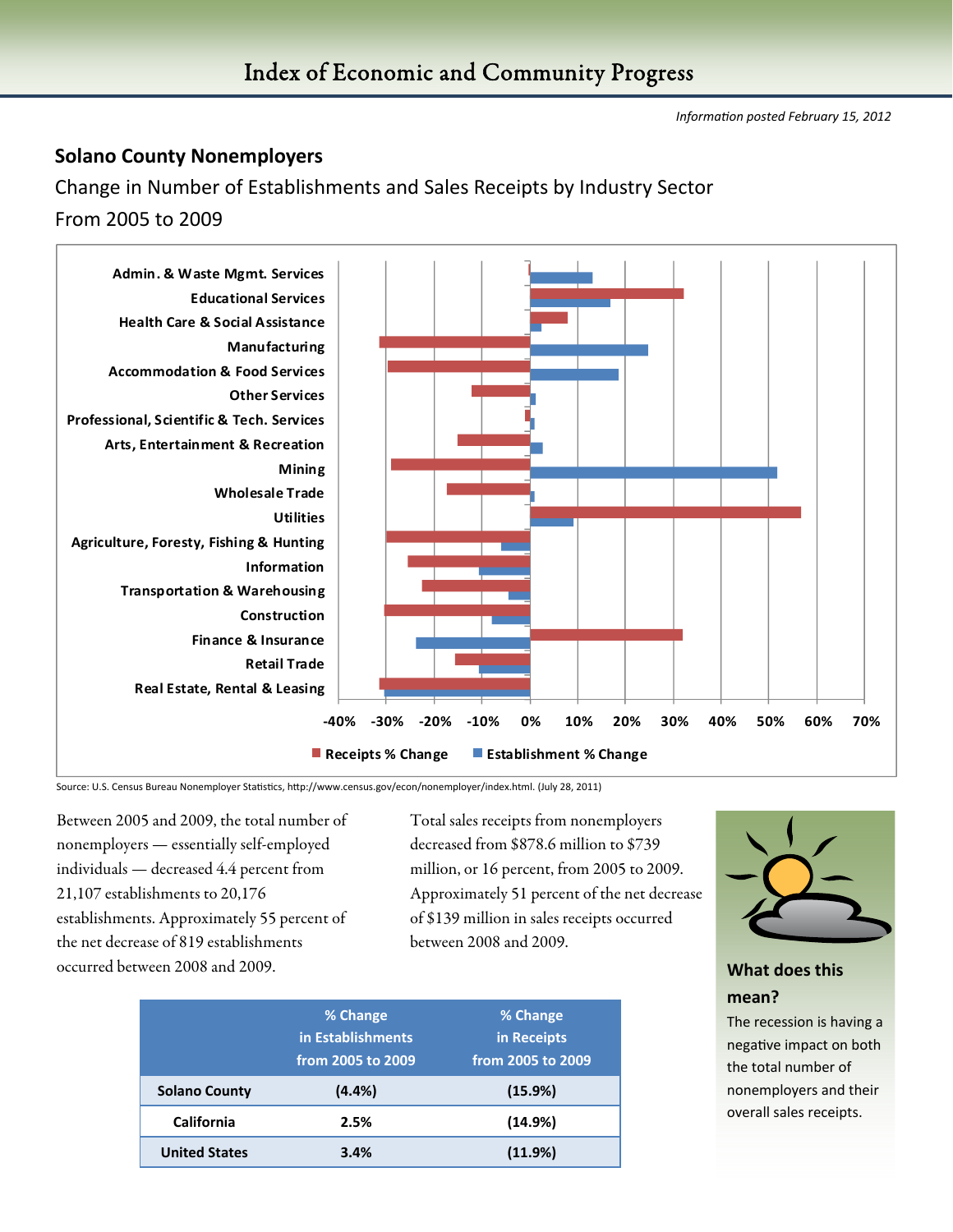#### **Percentage of Nonemployers by Industry**

United States, California and Solano County 2009



Source: U.S. Census Bureau Nonemployer Statistics, http://www.census.gov/econ/nonemployer/index.html. (July 28, 2011) Note: Other includes Agriculture, Forestry, Fishing, & Hunting; Mining; and Utilities

Compared to 2005, the concentration of nonemployers in Administrative & Support & Waste Management & Remediation Services increased 1.4 percent. Real Estate, Rental and Leasing declined by 3.7 percent. All other changes in concentration by industry sector in Solano County was less than 1 percent.

The sectors of concentration of nonemployers in 2005 with 10 percent or more remained the top five in 2009, although Real Estate,

Rental and Leasing slipped from third to fifth.

Among the top five, Solano County has a higher concentration than the state or the nation except in Profession, Scientific and Technical Services. Solano's concentration in this sector at 14.5 percent trails the state at 17.8 percent and exceeds the nation at 14.4 percent. The concentration of the top seven industry sectors in 2005 in Solano County, California and the nation remained the top sectors in 2009.



While the number of establishments is down, their share of total nonemployers remains steady in most sectors.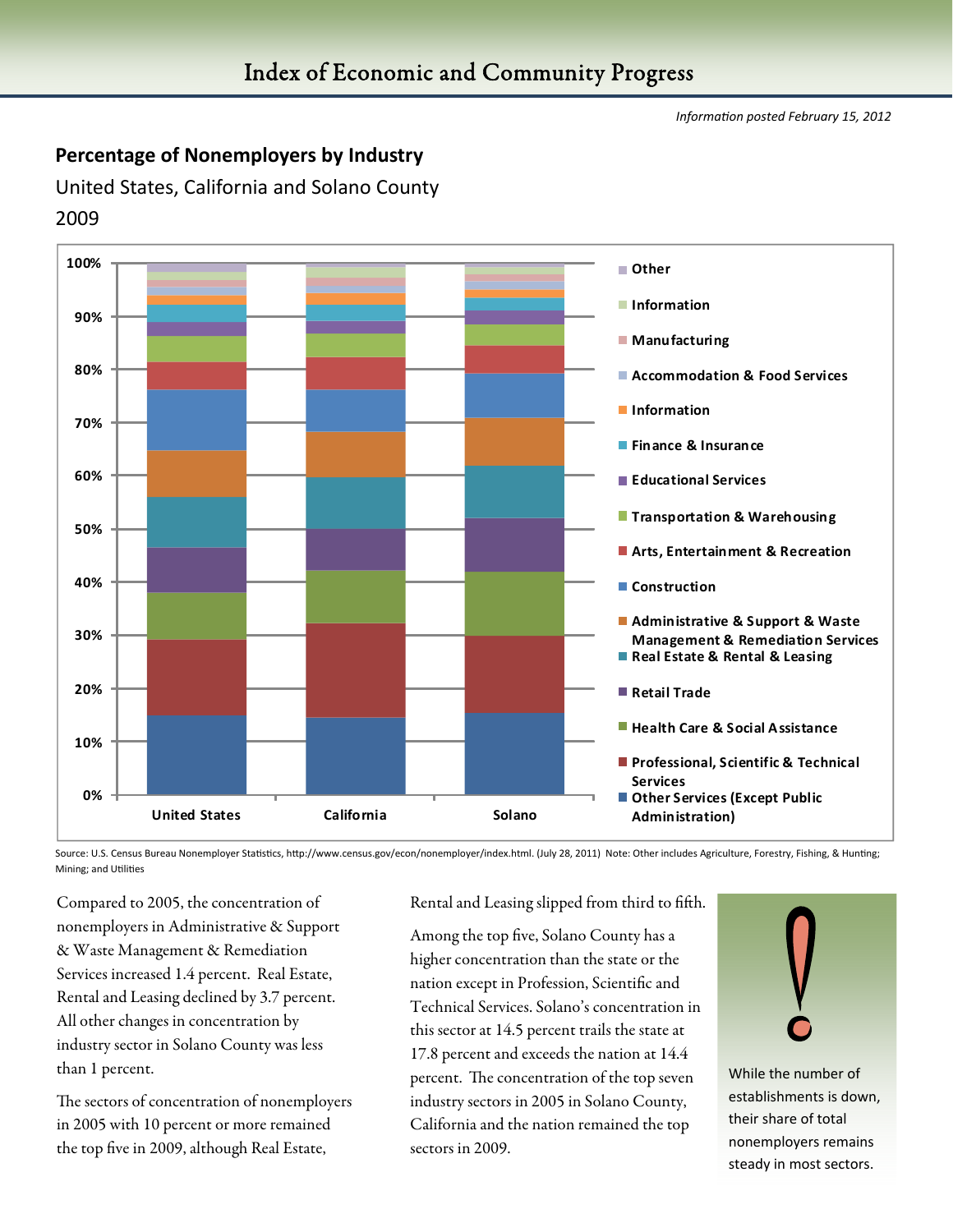#### **Solano County Gross Domestic Product**

Change in the GDP (millions of 2010 constant dollars) by Industry Sector From 2005 to 2010



Source: U.S. Department of Commerce, Bureau of Economic Analysis, http://www.bea.gov/regional/gdpmetro/ (Sept. 29, 2011) Constant Dollars Conversion, Oregon State University Political Science Department, http://oregonstate.edu/cla/polisci/faculty-research/sahr/sahr.htm (June 27, 2011)

After adjusting for inflation, the overall gross domestic product for Solano County — the sum of consumer, government and business spending — shrank by 0.7 percent from \$14.02 billion in 2005 to \$13.93 billion in 2010. Of the 21 industry sectors above, 10 showed positive growth.

Expenditures for the Health Care and Social Assistance Sector increased by 35.5 percent over the period, followed by a 31.5 percent increase in Agriculture, Forestry, Fishing and Hunting; a 29.8 percent increase in Utilities; 29.2 percent increase in Professional, Scientific and Technical Services; and a 24.7 percent increase in Educational Services.

On the down side, Construction declined 24.9 percent; Mining declined 24 percent; Administration and Waste Management Services declined 22.5 percent; and Real Estate, Rental and Leasing declined 21.6 percent.

The top three industry sectors, as a percentage of the total GDP, changed from Government at 18.7 percent, Manufacturing—Non-durable Goods at 14.4 percent and Real Estate, Rentals and Leasing at 11.3 percent in 2005 to Government at 19.9 percent, Manufacturing –Non-durable Goods at 15.9 percent and Health Care and Social Assistance at 11.2 percent.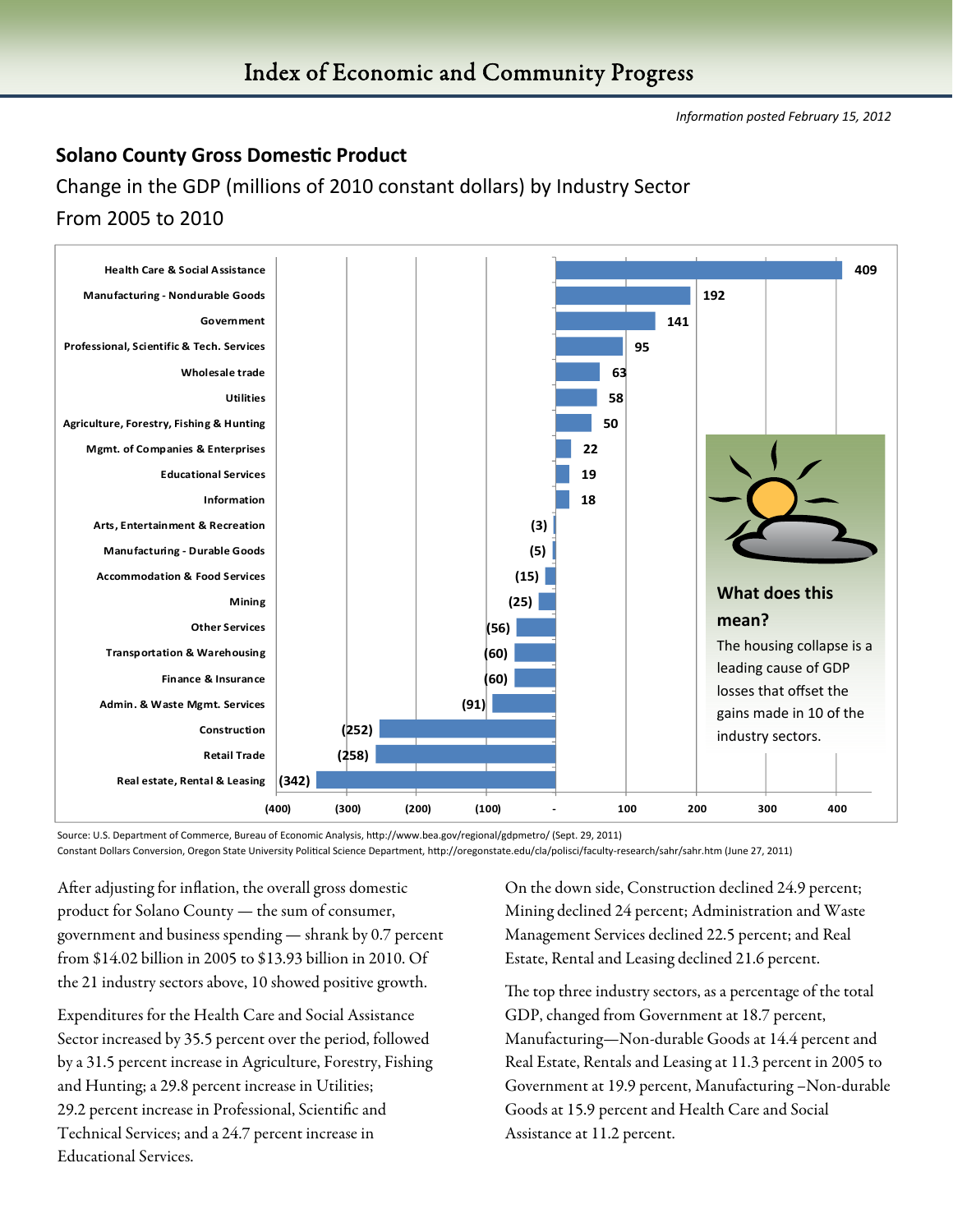#### **Growth in Per Capita Personal Income**

For Solano County, California and United States



Relative to 2001 (in constant 2010 dollars)

Source: U.S. Department of Commerce, Bureau of Economic Analysis, http://www.bea.gov/iTable/iTable.cfm?reqid=70&step=1&isuri=1&acrdn=5 (Aug. 9, 2011); Constant Dollars Conversion, Oregon State University Political Science Department, http://oregonstate.edu/cla/polisci/faculty-research/sahr/sahr.htm (June 27, 2011)

Between 2001 and 2010, Solano County's growth in per capita personal income outpaced growth in the state and nation. Conversely, per capita personal income losses since 2007 have been less in Solano County than in the state and nation. Per capita personal income in 2010 was \$38,999 for Solano, \$42,578 for California and \$39,945 for the United States.

While Solano County continues to trail the state and nation in per capita income, gains

between 2001 and 2010 have reduced this disparity, reducing the per capita personal income gap from \$5,084 to \$3,579 with the state and \$1,711 to \$946 with the nation.

Personal income is defined as the sum of wages and salary disbursements (including stock options), supplements to wages and salaries, proprietors' income, dividends, interest, rent and personal current transfer receipts, less contributions for government and social insurance.

|                      | 2001 to 2010<br>Gain/(Loss) | 2001 to 2010<br>% Gain/(Loss) | 2007 to 2010<br>Gain/(Loss) | 2007 to 2010<br>% Gain/(Loss) |
|----------------------|-----------------------------|-------------------------------|-----------------------------|-------------------------------|
| Solano               | \$2,339                     | 6.4%                          | (51, 265)                   | (3.1%)                        |
| California           | \$834                       | 2.0%                          | (52,859)                    | (6.3%)                        |
| <b>United States</b> | \$1,574                     | 4.1%                          | (51, 597)                   | (3.8%)                        |



#### **What does this mean?**

Gains in per capita personal income in Solano County are reducing the income disparity with California and the nation.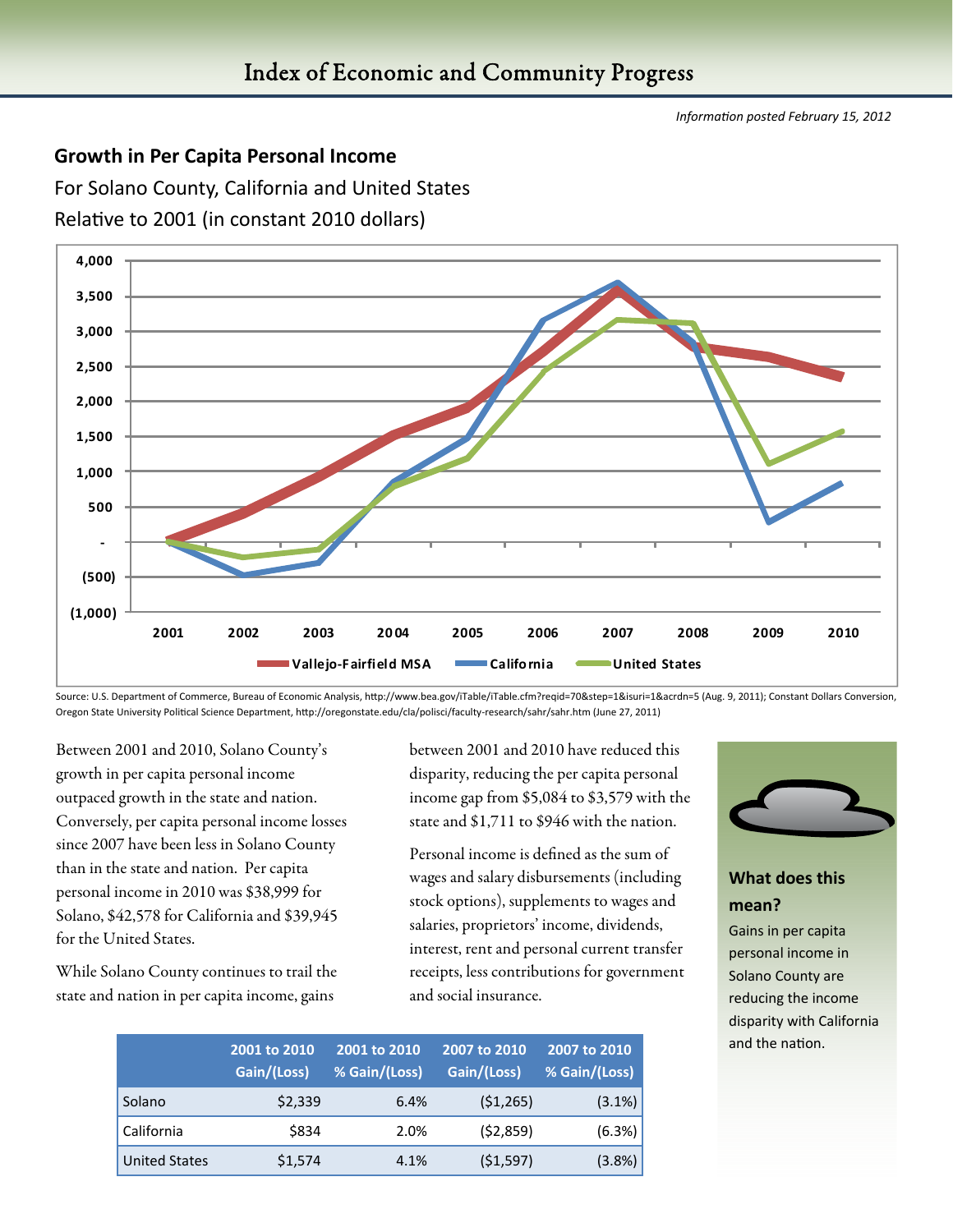#### **Median Household Income**

For Solano County, California and United States Relative to 2001 (in constant 2009 dollars)



Source: U.S. Census Bureau, http://www.census.gov/did/www/saipe/index.html (Nov. 29, 2011) Constant Dollars Conversion, Oregon State University Political Science Department, http:// oregonstate.edu/cla/polisci/faculty‐research/sahr/sahr.htm (June 27, 2011)

Between 2001 and 2009, Solano County fared better on changes in median household income (after adjusting for inflation) than California and the nation — both in dollar declines and percentage declines. However, losses in median household income from its peak in 2008 were more severe in Solano County. Median household income in 2009 was \$65,079 for Solano, \$56,134 for California and \$49,777 for the United States.

Although median household income had dramatic highs and lows over the last nine years, Solano County only experienced a modest net decrease of \$172 for the period.

Between 2001 and 2009, Solano County continued to have a higher median household income than the state and the nation.

|                      | 2001 to 2009<br>Gain/(Loss) | 2001 to 2009<br>% Gain/(Loss) | 2007 to 2009<br>Gain/(Loss) | 2007 to 2009<br>% Gain/(Loss) |
|----------------------|-----------------------------|-------------------------------|-----------------------------|-------------------------------|
| Solano               | \$2,339                     | 6.4%                          | (51, 265)                   | (3.1%)                        |
| California           | \$834                       | 2.0%                          | (52,859)                    | (6.3%)                        |
| <b>United States</b> | \$1,574                     | 4.1%                          | (51, 597)                   | (3.8%)                        |



#### **What does this mean?**

Despite losses since 2008, Solano County continues to have a higher median household income than the state and the nation.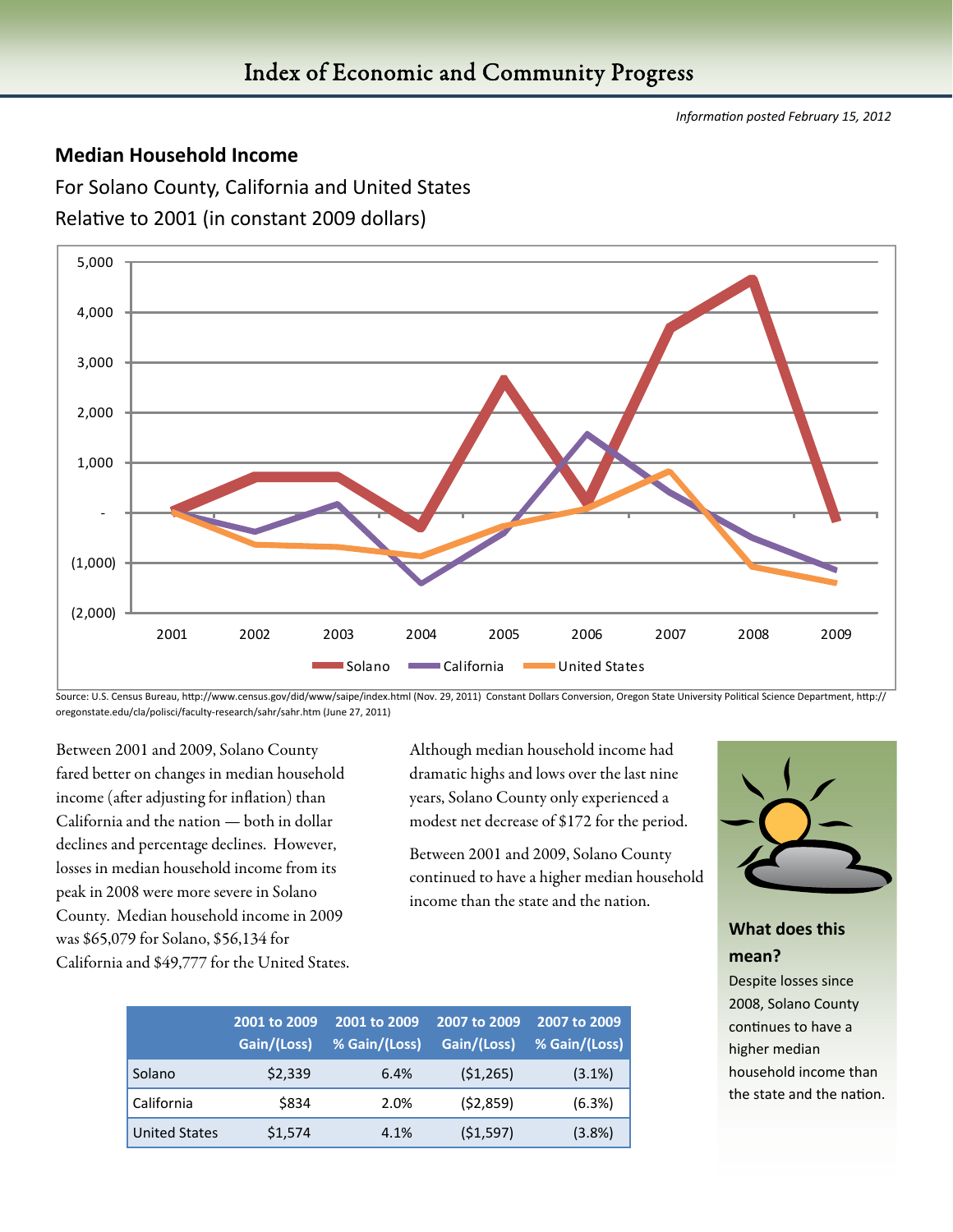#### **Sources of Personal Income**

For Solano County and California 2001, 2005 and 2009 (in constant 2009 dollars)



Source: U.S. Department of Commerce, Bureau of Economic Analysis, http://www.bea.gov/iTable/iTable.cfm?reqid=70&step=1&isuri=1&acrdn=5 (Aug. 9, 2011); Constant Dollars Conversion, Oregon State University Political Science Department, http://oregonstate.edu/cla/polisci/faculty-research/sahr/sahr.htm (June 27, 2011)

Between 2001 and 2009, Total Personal Income in Solano County income grew by 8.8 percent, and the sources of personal income changed. Social Transfer Payments grew almost proportionately to the reduction in Earnings.

Payments are military retirement incomes, veteran benefits and Social Security.

Between 2007 and 2009, Total Personal Income in Solano County declined at a slower rate than the state in most categories and grew faster than the state in Social Transfer Payments.



#### **What does this mean?**

Solano County's gain in social transfer payments almost equals its loss in personal income from wages.

Among the various sources of Social Transfer

|                                                      | <b>Solano</b> |          | <b>California</b> |          |
|------------------------------------------------------|---------------|----------|-------------------|----------|
|                                                      | 01 to 09      | 07 to 09 | 01 to 09          | 07 to 09 |
| Earnings                                             | $+3$          | $-6%$    | $+5%$             | $-7%$    |
| Dividends, Interest & Rents                          | $+9%$         | $-2%$    | $+11%$            | $-10%$   |
| Social Transfer Payments<br>(Federal, State & Local) | $+54%$        | $+23%$   | +46%              | $+20%$   |
| Proprietors' Income                                  | $-7%$         | $-14%$   | $-20%$            | $-23%$   |
| <b>Total Personal Income</b>                         | +9%           | $-2%$    | +8%               | $-6%$    |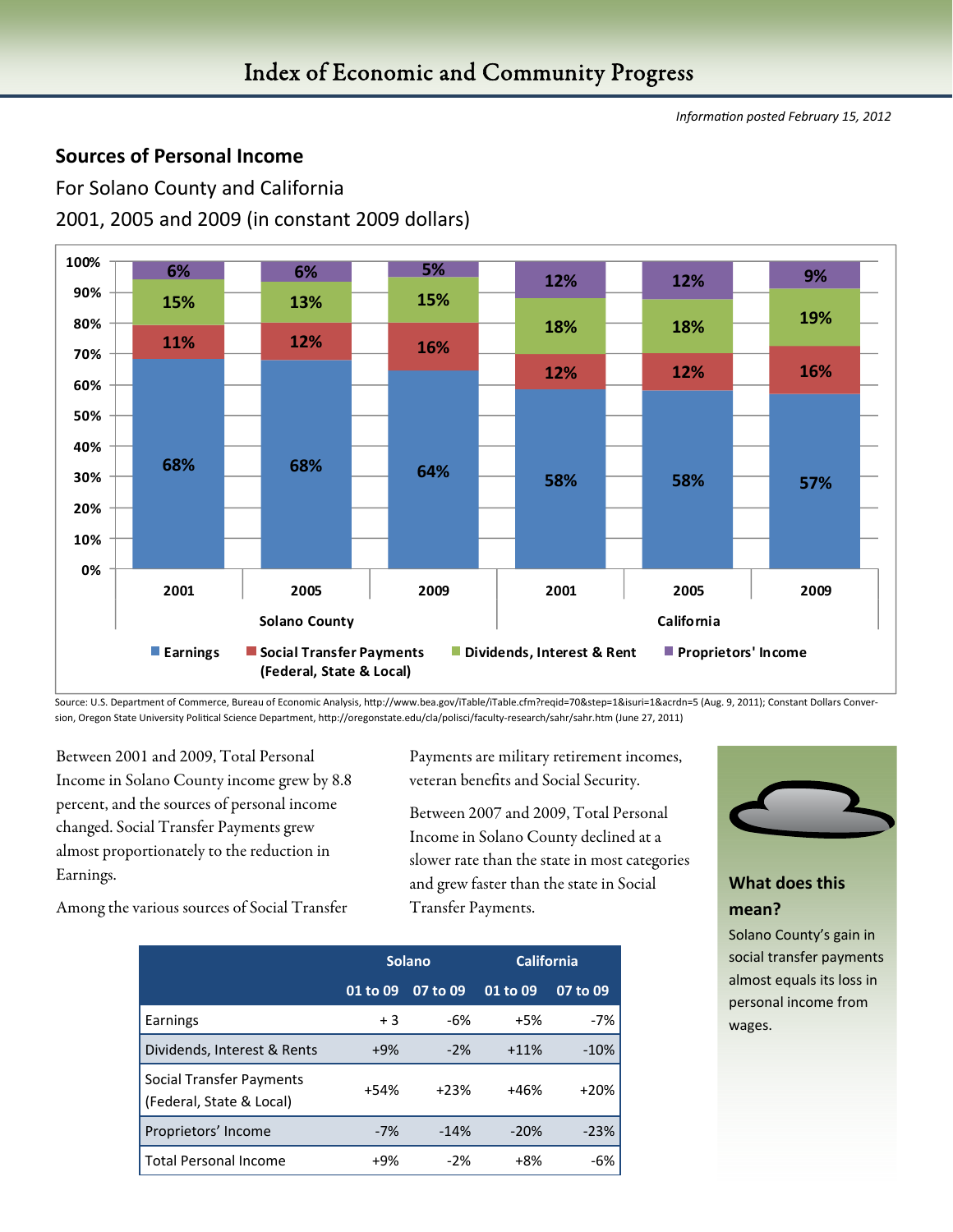#### **Sources of Personal Income by Industry**

For Solano County

2005 to 2009 (in constant 2009 dollars)



Source: U.S. Department of Commerce, Bureau of Economic Analysis, hƩp://www.bea.gov/iTable/iTable.cfm?reqid=70&step=1&isuri=1&acrdn=5 (April 21, 2011) Constant Dollars Conversion, Oregon State University Political Science Department, http://oregonstate.edu/cla/polisci/faculty-research/sahr/sahr.htm (June 27, 2011)

Nine of the 21 industry sectors above experienced net positive growth in personal income between 2005 and 2009. All but eight of these sectors experienced personal income growth between 2008 and 2009 and represent 64 percent of the personal income by industries.

Sectors leading personal income growth are Manufacturing-Nondurable Goods, 74 percent; Professional, Scientific &

Technical Services, 42 percent; Management of Companies & Enterprise, 32percent; and Education Services, 28 percent.

Sectors with significant reductions in personal income include Real Estate, Rental & Leasing, 43 percent; Construction, 30 percent; Retail Trade, 23 percent; and Administrative & Waste Management Services, 21 percent.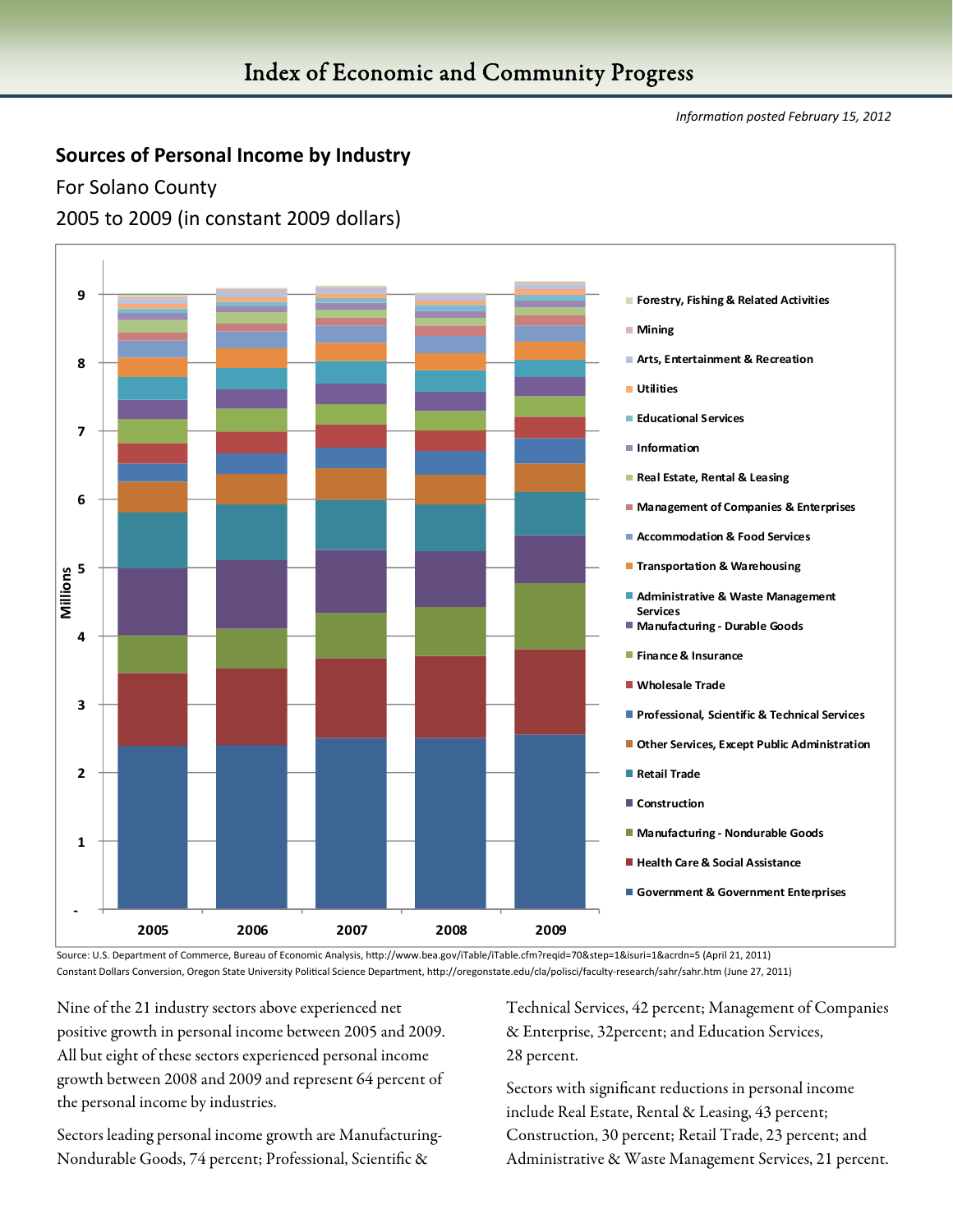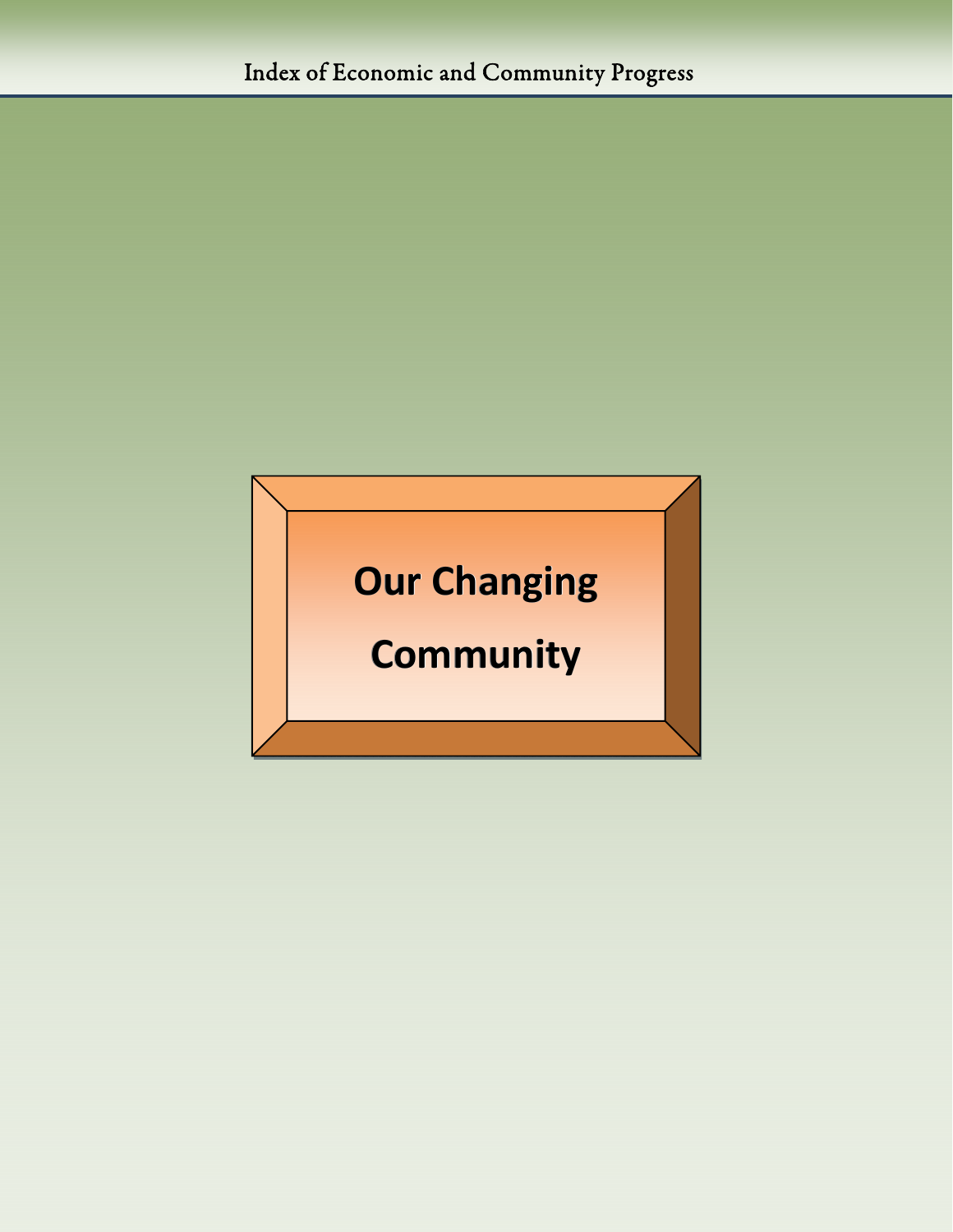#### **Population Growth**

For Solano County, Rest of Bay Area, Sacramento Area and California

Percent change over prior year



Source: California Department of Finance, http://www.dof.ca.gov/research/ (Jan. 1, 2011)

In contrast to the previous decade, Solano County has slowed its rate of population growth significantly. Since 2000 Solano County population grew by 5 percent. Between 1990 and 2000, the county's population of 339,471 residents grew by 55,459 or 16.3 percent. Between 2000 and 2010, the population grew 18,414 or 4.7 percent. Between 2010 and 2011, Solano County grew 0.3 percent — the slowest

growth of any county in the neighboring Bay Area and Sacramento regions. Between 2010 and 2011, the rest of the Bay Area population grew by 0.8 percent to bring the total growth since 2000 up to 6.3 percent. The Sacramento region grew by 0.7 percent between 2010 and 2011 for a 20.5 percent total population growth since 2000. California also grew by 0.7 percent between 2010 and 2011 and 10.7 percent since 2000.

|        | <b>Solano County</b> |           | <b>Rest of Bay Area</b> Sacramento Area | <b>California</b> |
|--------|----------------------|-----------|-----------------------------------------|-------------------|
| 2000   | 394,930              | 5,930,804 | 1,936,006                               | 33,873,086        |
| 2011   | 414,509              | 6,304,449 | 2,333,271                               | 37,510,766        |
| Growth | 19,576               | 373,645   | 397,265                                 | 3,637,680         |

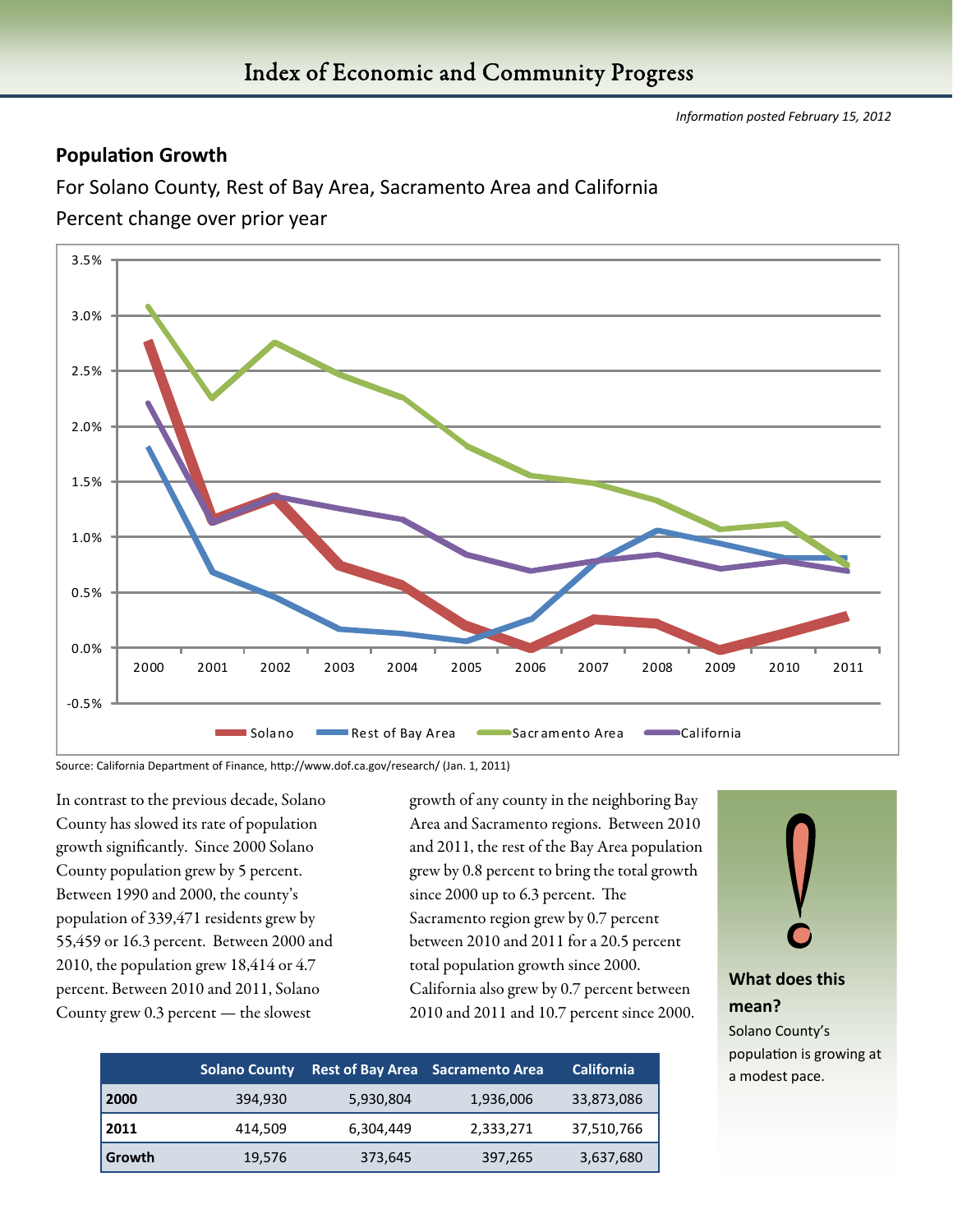#### **Change in Age of PopulaƟon in Solano County**

2000 to 2010



Source: U.S. Census Bureau, http://factfinder2.census.gov/faces/nav/jsf/pages/index.xhtml (January 12, 2012)

Solano County's age gap widened over the decade. People age 60 and older increased by 41.5 percent and represent 17 percent of the population, up from 12.6 percent in 2000. The most significant gains were in the 60 to 64 age range, growing by 91 percent and nearly doubling its share of the population.

At the other end of the spectrum, residents age 19 and under decreased by 7.6 percent or

9,342 people. This groups share of the population declined from 31.1 percent to 27.4 percent.

The primary working adult age group — age 20 to 59 — increased by 3.4 percent, but shrank slightly as a share of the total population. The 25 to 34 age category was virtually unchanged over the decade, and the 35 to 44 age category declined 22.2 percent.

|                | <b>Change from 2000</b><br>to 2010 | <b>2000 Share</b><br>of Population | 2010 Share<br>of Population |
|----------------|------------------------------------|------------------------------------|-----------------------------|
| <b>Under 5</b> | $-4.9%$                            | 7.2%                               | 6.5%                        |
| 5 to 19        | $-8.4%$                            | 23.9%                              | 20.9%                       |
| 20 to 59       | 3.4%                               | 56.4%                              | 55.7%                       |
| 60 and over    | 41.5%                              | 12.6%                              | 17.0%                       |



#### **What does this mean?**

A shrinking youth population, shrinking middle section of the working age, and an increasing over 60 population will impact long‐term workforce availability.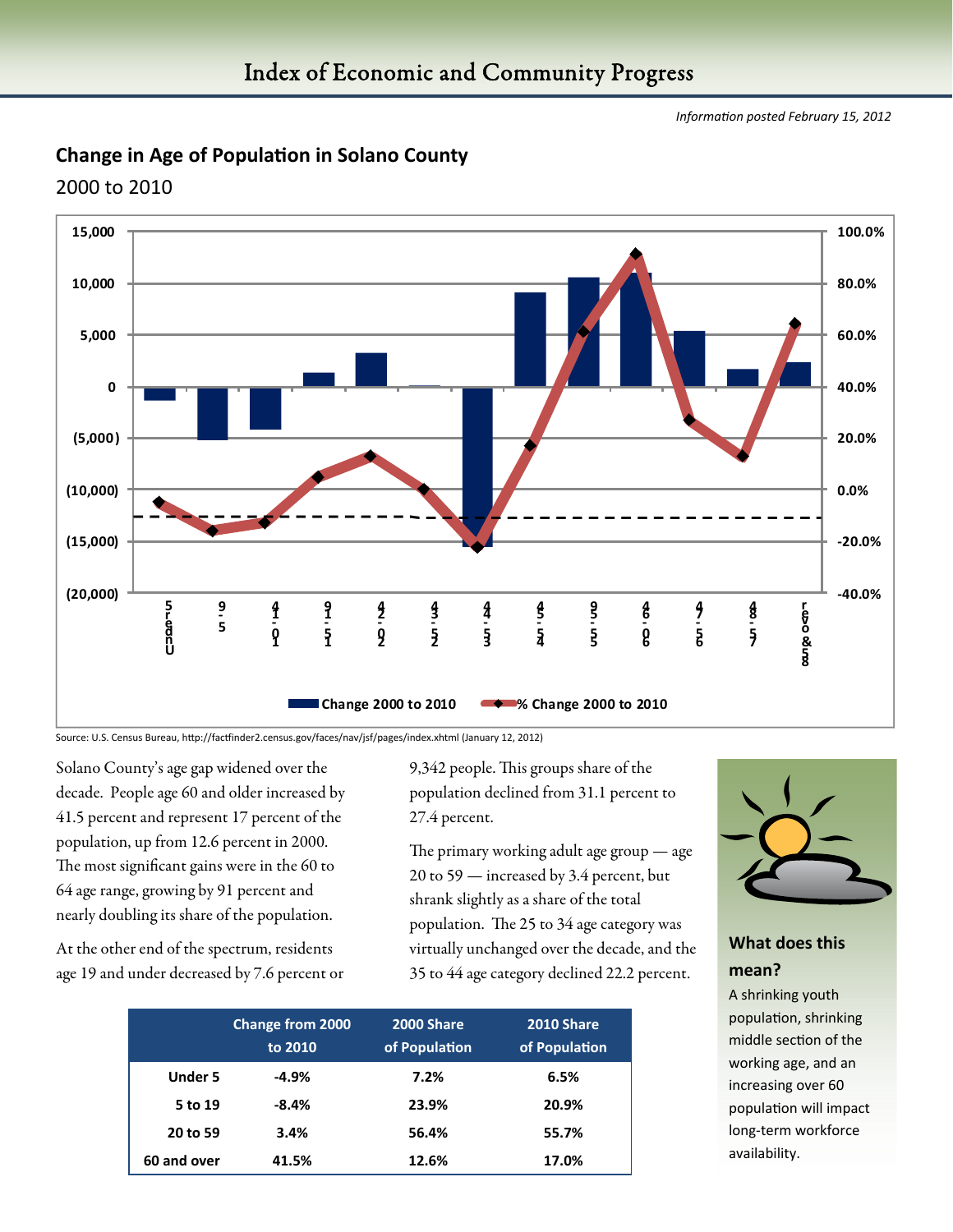#### **High School Dropout Rate**

Changes in the high school dropout rate by ethnicity

2006‐2007 to 2009‐2010 school years



Source: California Department of Education, http://dq.cde.ca.gov/dataquest/ (Sept. 12, 2011)

Solano County has made strides toward reducing the high school dropout rate countywide and by the respective ethnicities. From the 2006-07 to 2009-10 school years, the high school dropout rate declined from 27.7 percent to 18.8 percent. The county went from having a 6.6 percent gap with the state to only a 1.1 percent gap.

Students identified with Pacific Islander,

African American and American Indian ethnicities experienced double digit reductions in the dropout rate — 15.9 percent, 14 percent and 13.6 percent respectively.

Students identified with Hispanic, Asian and White ethnicities all had about 8 percent reductions in the dropout rate.



#### **What does this mean?**

While the dropout rate and the ethnicity gap is declining, the dropout rate continues to be higher than the state.

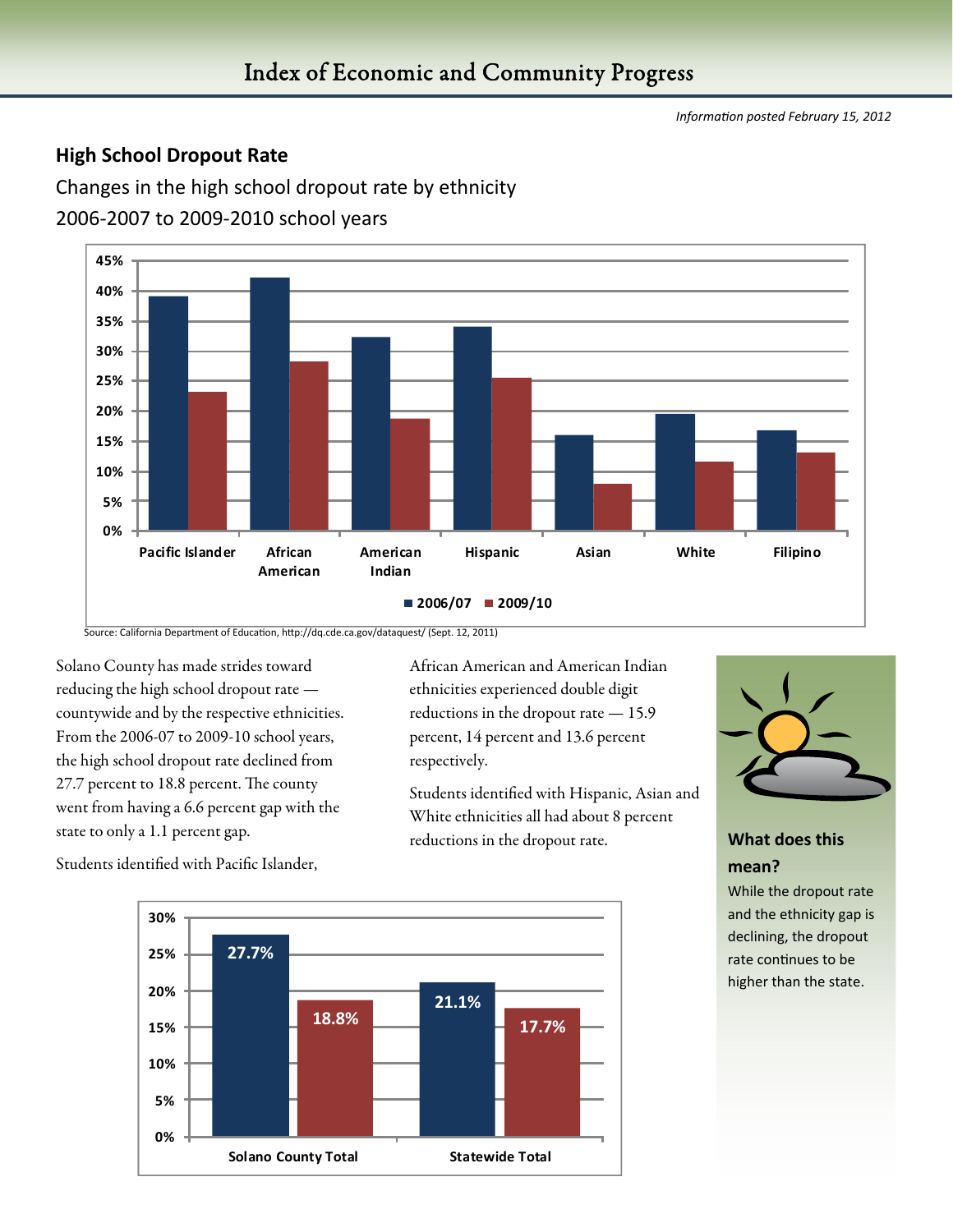#### **High School Graduation**

Rate of High School Graduation 2006‐2007 to 2009‐2010



Source: California Department of Education, http://dq.cde.ca.gov/dataquest/, (Sept. 21, 2011)

Over the four-year period, the graduation rate from Solano County public schools declined from 79.2 percent to 75.8 percent. Between the 2008/09 and 2009/10 school years, the Solano County graduation rate increased from 74 percent to 75.8 percent.

Statewide the graduation rate was relatively stable over the four-year period, going from 80.6 percent to 80.4 percent. Between the 2008/09 and 2009/10 school years, the statewide graduation rate went from 78.6 percent to 80.4 percent.



#### **What does this mean?**

A modest uptick in the graduation rate in 2009/10 school year reverses a decline in the graduation rate.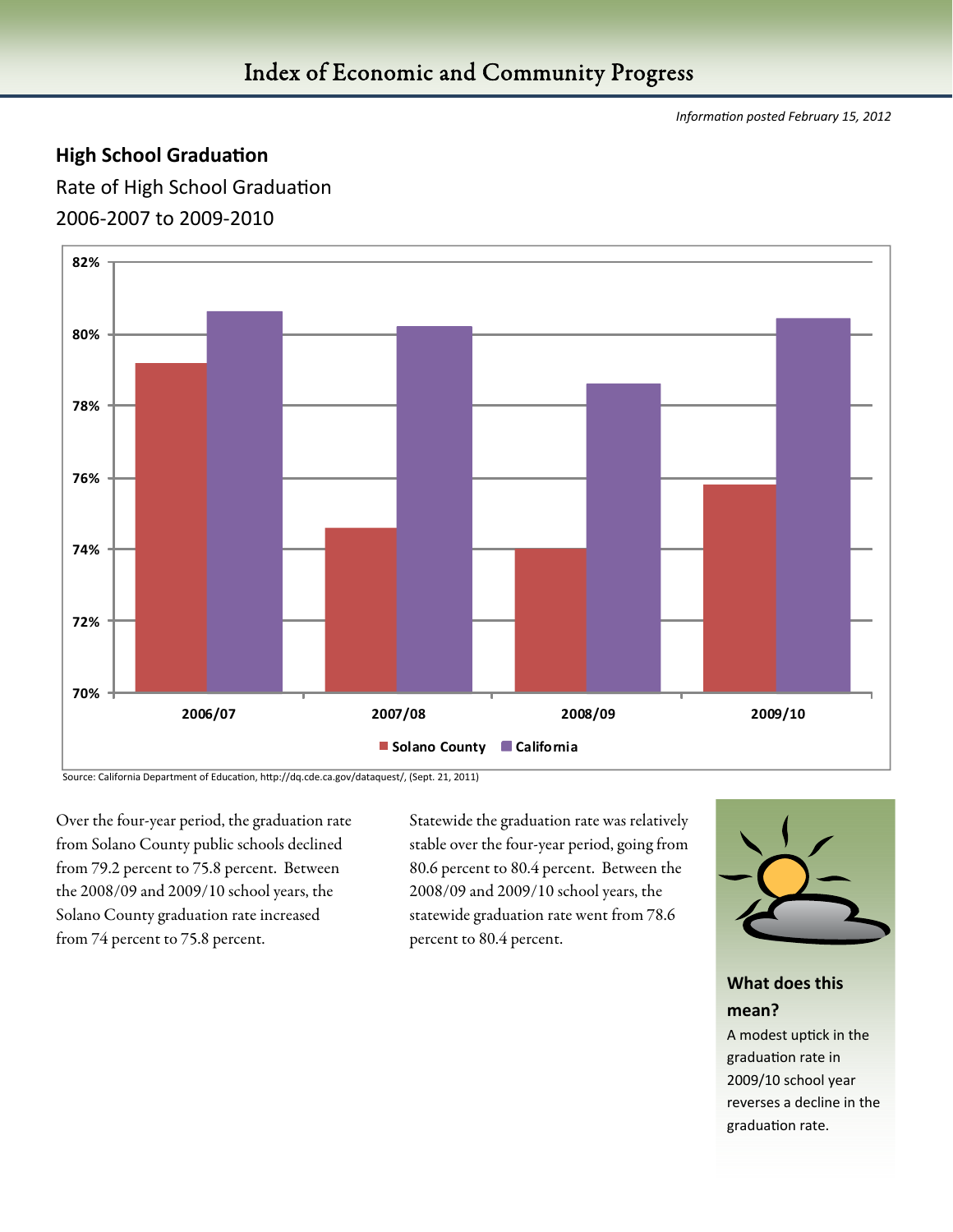#### **High School Graduates Attending Post Secondary Institutions**

Graduates attending colleges in and out of California

#### 2008‐2009



Source: California Department of Education, http://dq.cde.ca.gov/dataquest/, Sept. 12, 2011

This is the first year data is available that tracks the attendance of California high school graduates who are attending post secondary institutions, regardless of where the colleges are located across the United States. A total of 72 percent of Solano County high school graduates were attending college. The county trails the state average by 2.1 percent.

Students of Asian decent had the highest rate of college attendance in Solano County at 78.4 percent, yet trailed the state average in that ethnic group by 7.3 percent.

An estimated 63 percent of Hispanic students in Solano County are attending college. This group also represents the narrowest gap — 3.4 percent — with any statewide group.

The estimated of White and African-American students attending post secondary institutions was 75 percent and 74 percent, respectively. Both student groups trailed the state by 3.9 percent.



County high school graduates attending college.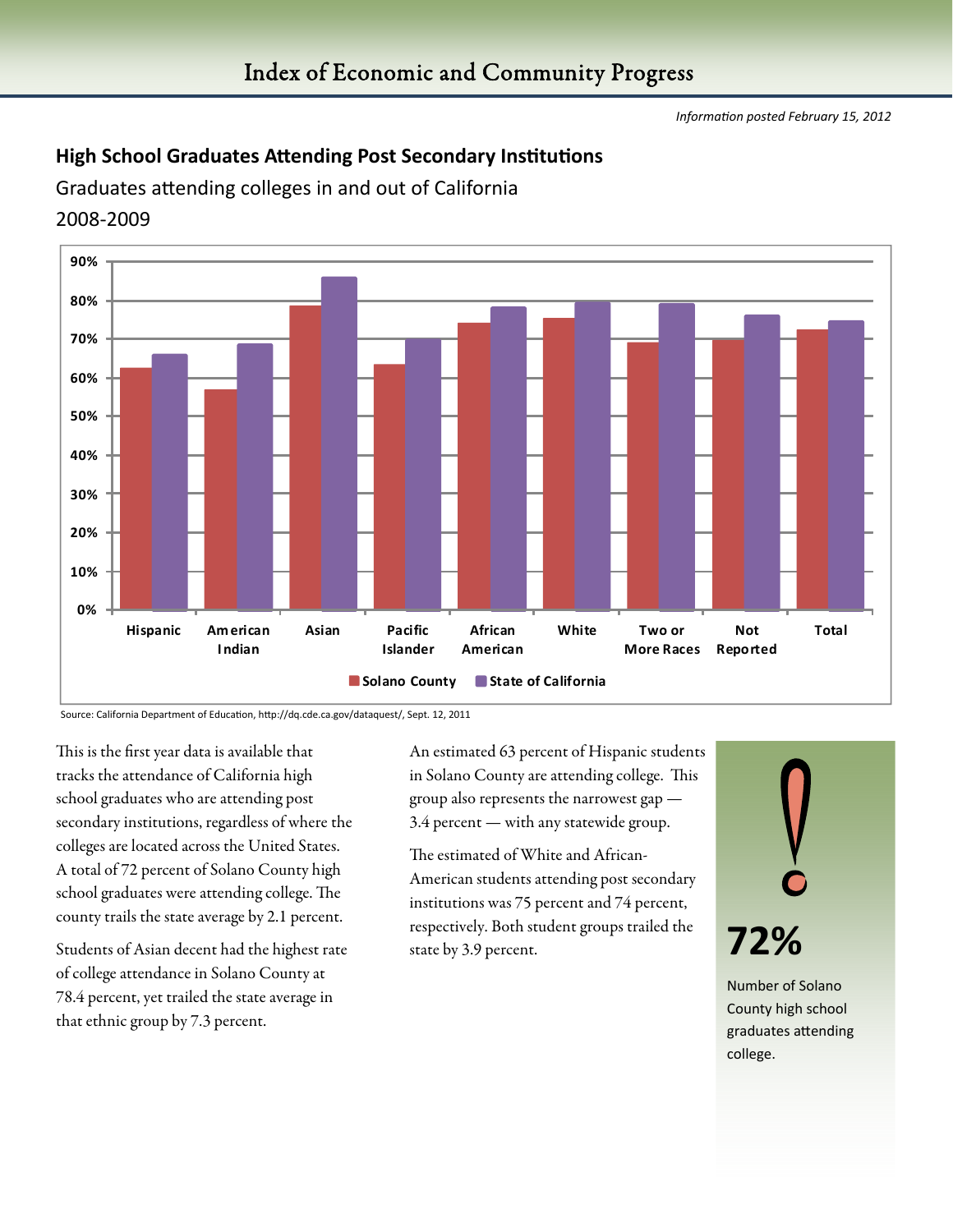#### Index of Economic and Community Progress

*InformaƟon posted February 15, 2012* 

#### **Graduates with UC/CSU Required Courses**

Percentage of Graduates Who Meet UC/CSU Requirements by Ethnicity 2006‐2007 to 2009‐2010



Source: California Department of Education, http://dq.cde.ca.gov/dataquest/, (Sept. 12, 2011)

The overall number of high school graduates in Solano County who met requirements for the University of California (UC) and California State University (CSU) entrance requirements declined from 30.3 percent to 27.6 percent over the four-year period. At the same time, the statewide statistics improved modestly from 35.5 percent to 35.6 percent.

Four groups showed increases: Hispanic gained 1.7 percent to 21 percent, African American gained 1.6 percent to 20.3 percent, American Indian gained 1 percent to

12.5 percent and Other gained 4.1 percent to 23.8 percent. Four groups showed declines: Pacific Islander down 15.5 percent to 24.2 percent, Filipino down 6.5 percent to 37 percent, and White down 2.6 percent to 31.2 percent. Asian remained relatively stable over the four years.

Statewide, all ethnic groups showed gains of 1.3. percent to 2.6 percent, except for Asian which remained virtually unchanged and Other, which declined by 3.1 percent.



#### **What does this mean?**

Hispanic and African‐ American students showed increases; however, the overall percentage of graduates meeting UC/CSU requirements declined.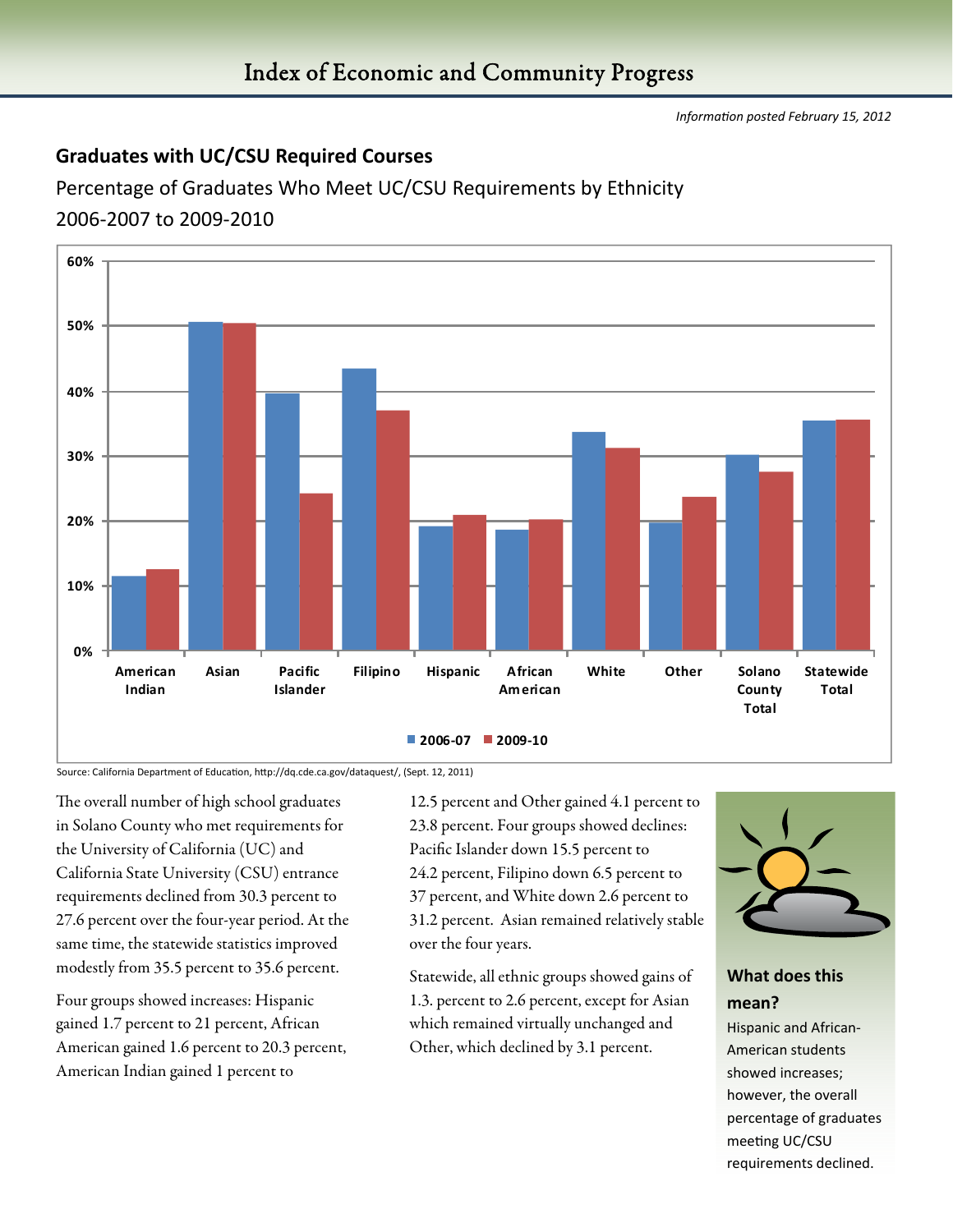#### **Health Insurance Coverage**

Percent of Population (0-64) Uninsured All or Part of Year and Percent Having Employment‐Based Insurance All Year 2007 to 2009



Source: UCLA Center for Health Policy Research and California Health Interview Survey, hƩp://www.healthpolicy.ucla.edu/Default.aspx, (August 2010)

Compared to the state, a higher percentage of Solano County residents have health insurance coverage. In 2009, nearly 54 percent of Solano County residents had employment-based health insurance roughly 4 percent greater than the percentage of overall California residents. In contrast, Solano County trails the neighboring Bay Area and Sacramento regions by 7 percent and 5 percent respectively in employmentbased coverage.

The uninsured made up 20 percent of the Solano County's population in 2009. The number of uninsured Solano County residents increased by 46 percent or 24,785 from 2007 to 2009. During that same period the number of residents covered by employment-based insurance decreased by 4 percent or 9,115.

The California Health Survey is conducted every two years.

Path2Health, a two-year pilot project of the County Medical Services Program launched in January 2012, expands the number of lowincome individuals in Solano County who are eligible for public-funded health insurance coverage. Federal healthcare reforms are slated to take effect in 2014.



#### **What does this mean?**

With sustained doubledigit unemployment since 2009, a decline in employment‐based insurance is anticipated.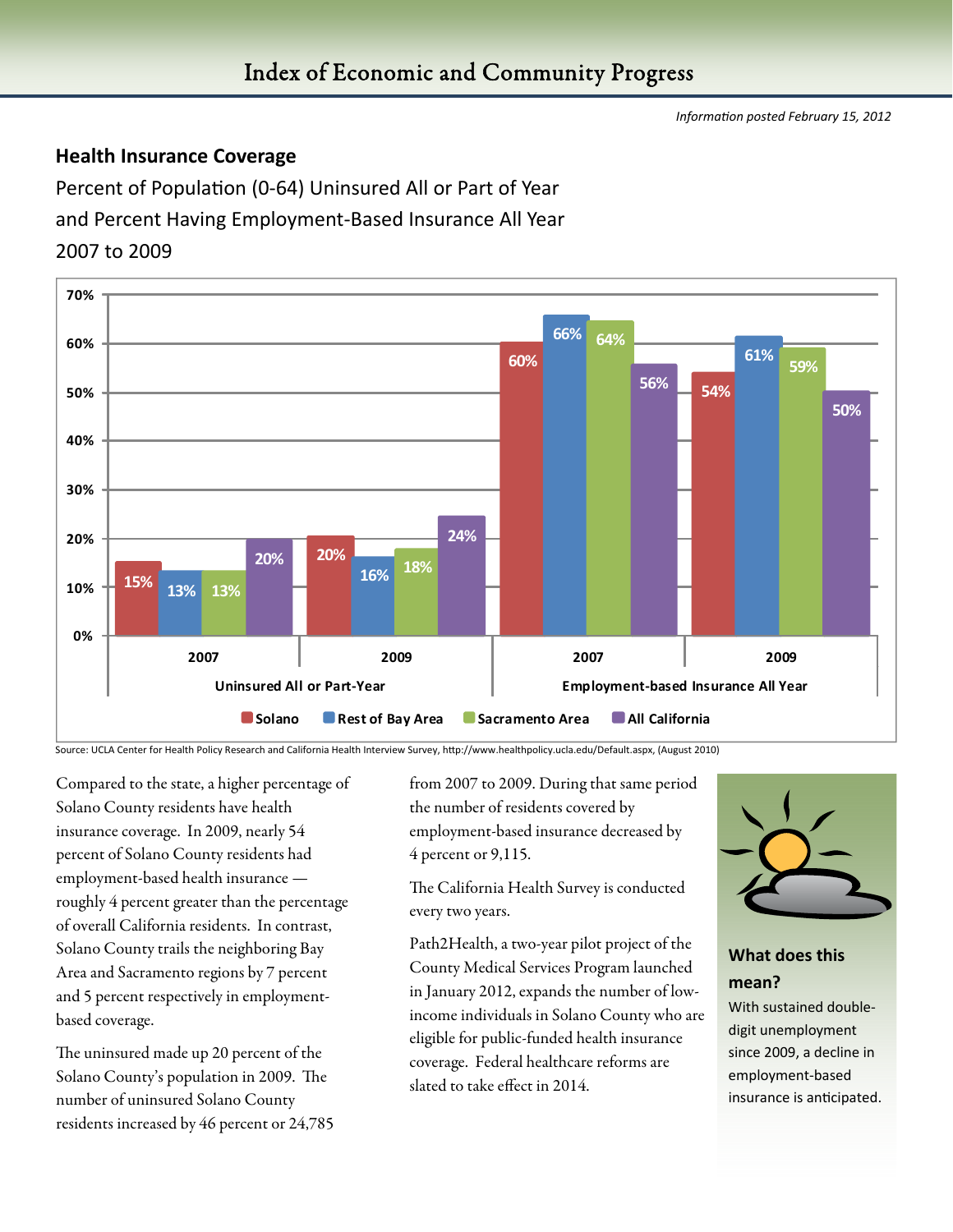#### **Trends in Home Sales in Solano County**

Median Sale Price and Number of Home Sales 2006 to 2011 (in constant 2011 dollars)



Source: MDA DataQuick Information Systems, http://dqnews.com/Articles/archive.aspx. (Jan. 18, 2012) Constant Dollars Conversion, Oregon State University Political Science Department, http://oregonstate.edu/cla/polisci/faculty-research/sahr/sahr.htm (June 27, 2011)

The median sales price for homes in Solano County declined \$338,825 or 63 percent from \$521,075 in June 2006 (the peak price of the period) to \$182,250 in December 2011. Between 2006 and 2011 the number of annual homes sold declined 996 or 12.4 percent. The median sales price for homes in December 2011 reflects a \$15,500 or 7.8 percent decline from December 2010. Sales activity increased 19.6 percent, going from 601 in 2010 to 714 in 2011.

The lower median home price has both positive and negatives affects. On the up side Solano County is the most affordable county in the Bay Area for home ownership with 75

percent of home buyers able to afford a median-priced, existing single family home, according to the California Association of Realtors Traditional Housing Affordability Index. For the third quarter of 2011, the Bay Area was at 38 percent, statewide at 52 percent and United States at 67 percent.

On the negative side, the return to sales volume of pre-housing market collapse on homes of less than half the price of five years ago is changing the long-term Proposition 13 property assessment base that provides property tax revenues to the county, school districts and the cities.



#### **What does this mean?**

Affordable housing is attractive to prospective employers, but is offset by reduced community services paid with declining tax revenues.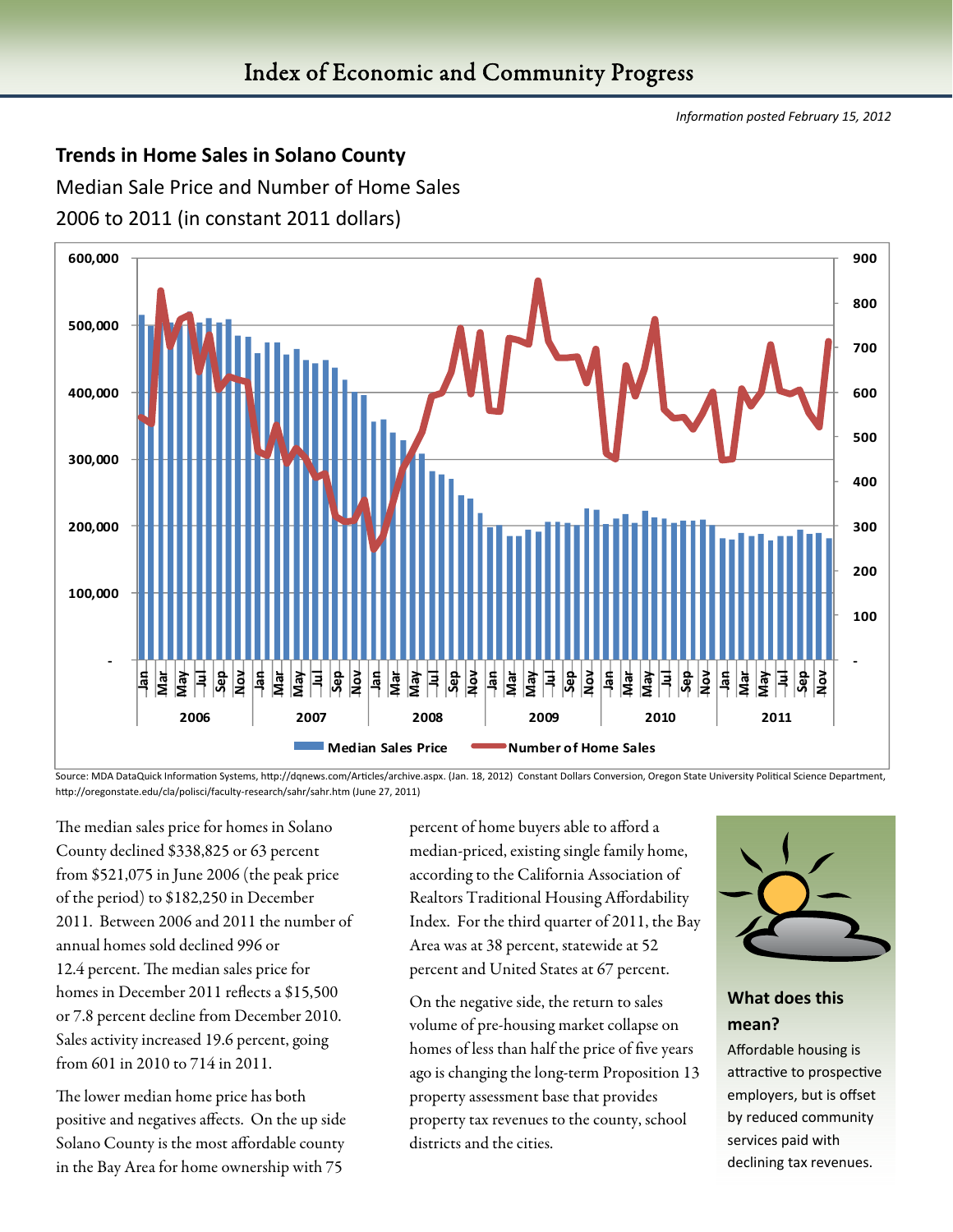#### **Foreclosure Activity in Solano County**

Notices of Default and Trustee Deeds Recorded 2005 to 2011



Source: MDA DataQuick Information Systems, http://dqnews.com/Articles/archive.aspx. (Jan. 25, 2012) DataQuick did not report detailed information on trustee deeds until 2007.

From 2010 to 2011, notices of defaults in Solano County are down 16.5 percent and trustees deeds recorded are down 7.7 percent. The recent settlement with banks over foreclosure abuses will bring relief to some homeowners; however, industry experts believe it may also spark a temporary increase in foreclosure activity.

Statewide, DataQuick reported for the fourth quarter of 2011 that foreclosures were concentrated on loans originating between 2005 and 2007and on median home prices below \$200,000. Homeowners were behind a median of nine months on their mortgage.

The dip in late 2008 reflects the implementation of SB 1137, which modified the procedures for filing notices of defaults that extended the time a mortgage was in default before the bank could file notices. The revised process applies only to owneroccupied mortgages made between 2003 and 2007. The law sunsets on January 1, 2013.

The filing of a notice to default is the first step in the foreclosure process. The recording of the trustee deed is a signal the homes were lost to foreclosure.



#### **What does this mean?**

While it appears to be improving, foreclosure activity continues to threaten the local housing market.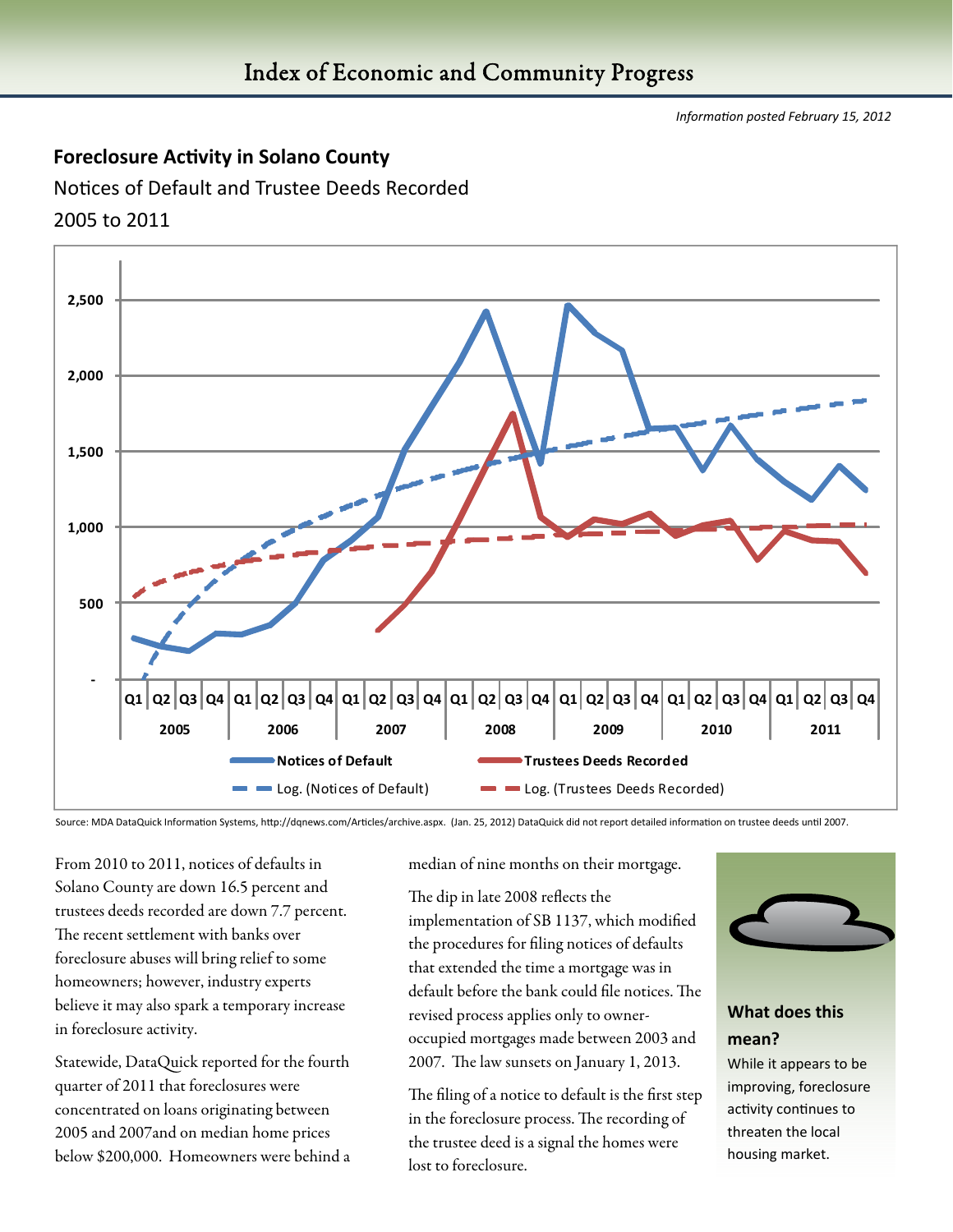#### **Change in NoƟces of Default**

For Solano County, Rest of Bay Area and California

#### Trends relative to 2001



Source: MDA DataQuick Information Systems, http://dqnews.com/Articles/archive.aspx. (Jan. 25, 2012). DataQuick did not report on the Sacramento area for the entire comparison period.

The rise in notices of default starting in 2006 reflects the collision of weak underwriting standards, the collapse of the housing market and job losses from the Great Recession. The prospect of substantial improvement is not anticipated until more clarity exists on the final disposition on the "shadow inventory," a suspected volume of pending foreclosures being held by financial institutions.

Relative to 2001, the number of notices of default have increased 339 percent. Relative to 2005 — the lowest number of annual notices of default of the decade — the

increase is 432 percent. The number of annual notices of defaults was 1,169 in 2001, 966 in 2005 and 5,137 in 2011. The peak year was 8,561 in 2009.

In 2001, Solano County accounted for 11.1 percent of the notices of default in the Bay Area and 1.4 percent of the notices in California. In 2011, Solano County represented 15.4 percent of the Bay Area and 2 percent of the state.

Solano County represents 6.2 percent of the Bay Area population.



#### **What does this mean?**

While the number of notices of default is declining the number is 339% higher than before the housing market collapse.